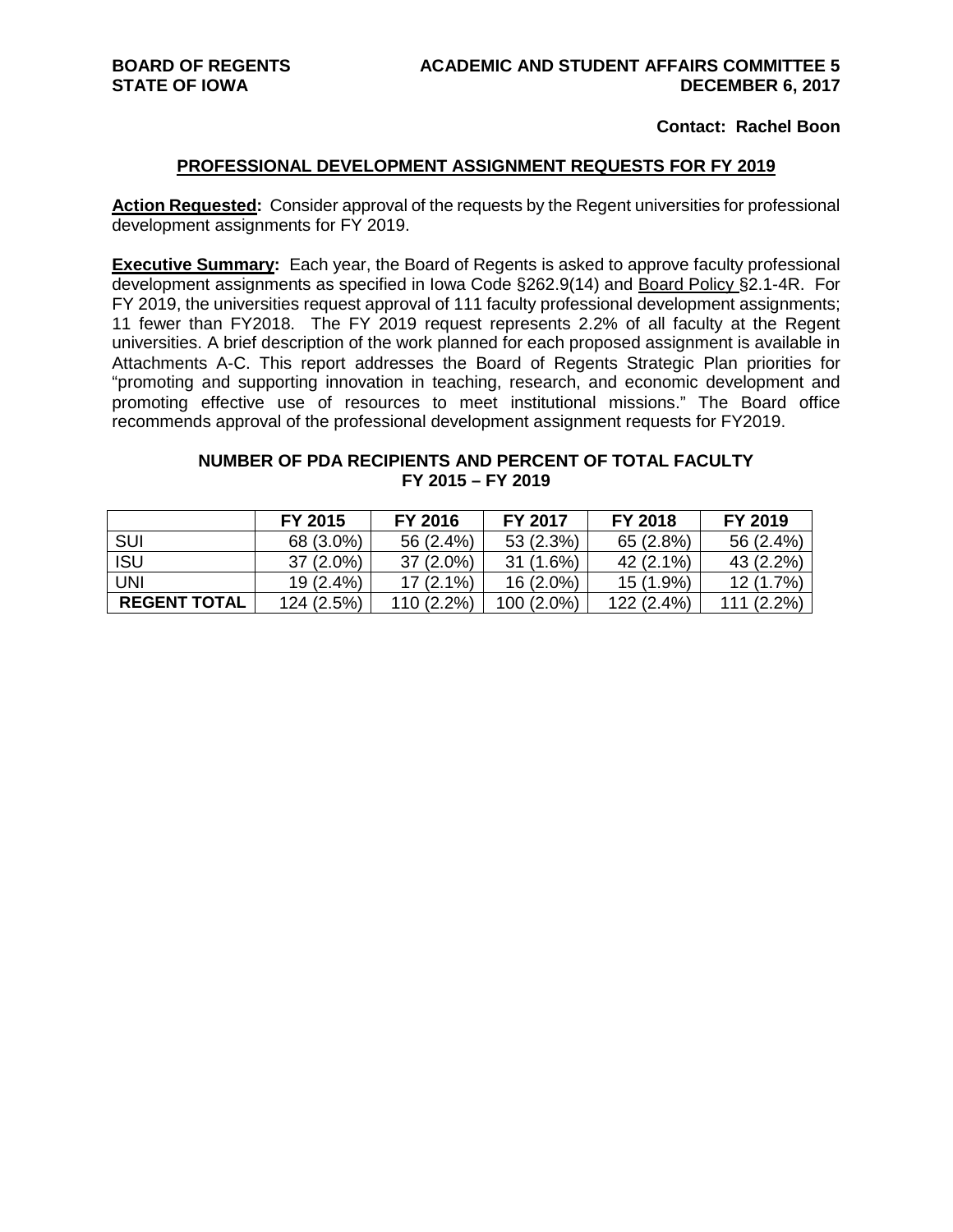## **Background:**

Institutional policies. Each university has academic policies that describe the process and requirements for professional development assignments (PDA) and which guide the selection of faculty proposed for PDA.

- **University of Iowa**. Full-time faculty members (i.e., tenure or clinical-track) with ninemonth appointments who have completed a minimum of 10 semesters of full-time academic service are eligible for an initial one-semester PDA. Twelve-month faculty members are eligible for their first PDA of one semester after they have completed a minimum of four years of full-time academic service or the equivalent (i.e., prorated for part-time faculty). Twelve-month faculty members who have completed eight to 11 years of full-time academic service or the equivalent (i.e*.*, prorated for part-time faculty) are eligible for a PDA of two semesters or a full 12 months, respectively. To become eligible for a subsequent award following a PDA, faculty members with nine-month appointments must complete 10 semesters of full-time service; faculty members with 12-month appointments must complete four years of full-time service.
- **Iowa State University**. All members of the faculty employed half-time or more are eligible to apply for a PDA. There is no restriction on length of service to qualify; however, priority may be given to tenured faculty over adjunct and non-tenured faculty and to persons who have not received a PDA in the past five years.
- **University of Northern Iowa**. Policies and procedures relating to PDA at UNI are defined in the Faculty Handbook. A recipient of a PDA is ineligible for a subsequent assignment during the three years following an award.

Review process. The three universities conduct a rigorous review process for each proposed PDA. Peer review and recommendation are the basis of selection at the department and college levels at each university and final approval by the provost. Criteria considered include the impact of the proposed PDA on the institution and the state.

Length of assignments. Professional development assignments are usually for one semester, although they may be up to a year. For PDA that are two semesters in length, compensation is limited to the amount of compensation a faculty member would receive during a semester-long assignment. Salary savings generated from faculty members on assignment for a full year offset the replacement costs for other faculty members.

Obligation to institution. Iowa Code §262.9(14) requires that a faculty member return to the institution for twice the length of time of the professional development assignment or to repay the costs associated with the PDA if the faculty member does not return to the institution. Following a PDA, faculty members are responsible for reporting the results of their assignments as specified by Board Policy 2.1.4.R. and institutional guidelines.

Value of professional development assignments. The PDA provide increased visibility and prominence of faculty and departments in research and scholarship and direct application of expanded knowledge to students, Iowans, the nation, and the world. Recipients often compete successfully for external grants that benefit the professors, programs, the universities and the state by generating revenue for core university activities.

Proposed activities. Faculty members engage in a variety of productive activities during their PDA. For example, faculty members perform intensive research, write scholarly books and articles, create new works of art and composition, present papers, work in industry, prepare grant proposals, and develop modeling systems, software, course materials, and multimedia resources for their disciplines. PDA enrich the educational environment of the universities and are essential to the academic vitality of the universities.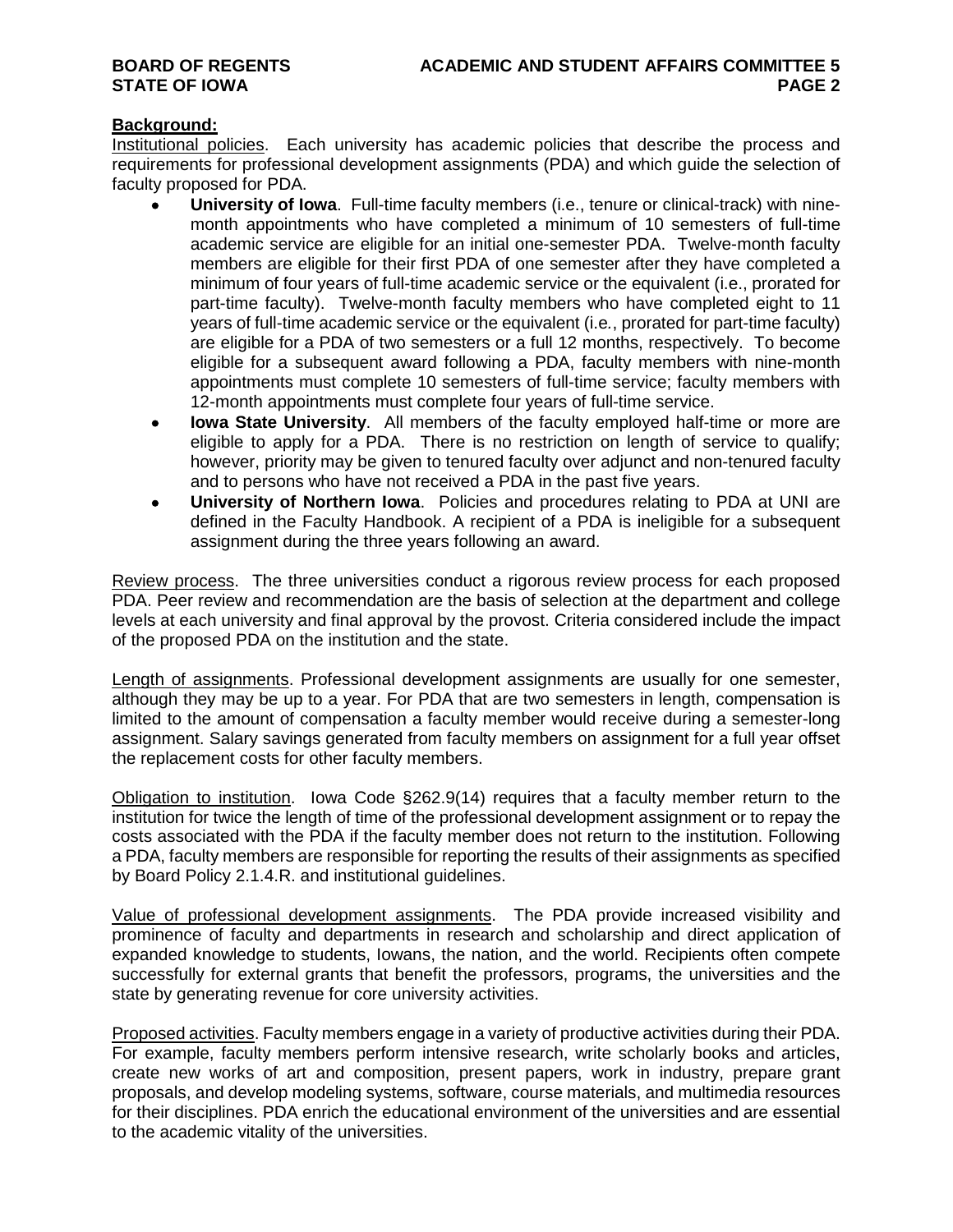Faculty replacement costs. Estimates of the replacement costs for faculty members who are on professional development assignment are in the table below.

- At SUI, the total projected cost of the program for 2018-19 is \$211,256. For the recommended awards, costs will be reduced, where possible, by having colleagues cover courses or deferring non-required courses to a later time.
- To the extent possible, ISU department chairs and deans provide flexible approaches to managing the workload and associated costs for the assignments, including reassignment or alternate scheduling of courses. Some PDA requests do not represent new costs because the department reassigns course load among current faculty. Salary savings generated from faculty members on assignment for a full year are used to offset the replacement costs for other faculty members. FY2019 costs, net of salary savings, are \$116,045.
- At UNI, replacement funds are the responsibility of the colleges and departments of the PDA recipients; no central funds are provided. In some cases, departments may increase class size or curtail course offerings to cover the faculty members' reduced course load while on PDA. Some departments may hire adjuncts so that courses necessary for students' academic progress can be offered. The estimated costs for adjunct salaries and required benefits in these cases total approximately \$255,000.

### **BUDGETED REPLACEMENT COSTS FY 2015 – FY 2019**

|                     | FY 2015   | FY 2016   | <b>FY 2017</b> | <b>FY 2018</b> | FY 2019   |
|---------------------|-----------|-----------|----------------|----------------|-----------|
| <b>SUI</b>          | \$162,446 | \$173,280 | \$136,668      | \$201,851      | \$211,256 |
| <b>ISU</b>          | \$131,433 | \$144,120 | \$145,386      | \$191,815      | \$116,045 |
| UNI                 | \$145,000 | \$170,000 | \$187,000      | \$191,808      | \$255,000 |
| <b>REGENT TOTAL</b> | \$438,879 | \$487,400 | \$469,054      | \$585,474      | \$582,301 |

Proposed professional development assignment recipients by key demographics.

- Men: 75 PDA proposals (67.5% of total PDA proposals) Men represent 59.8% of the total number of faculty in PDA-eligible classifications.
- Women: 36 PDA proposals (32.5% of the total PDA proposals) Women represent 40.2% of the total number of faculty in PDA-eligible classifications.
- Racial/ethnic minorities: 42 PDA proposals (38% of the total PDA proposals) Racial/ethnic minorities represent 18.4% of the total number of eligible faculty.
- Average length of service for the proposed PDA recipients:
	- o 12.7 years at SUI
	- o 11.8 years at ISU
	- o 16.6 years at UNI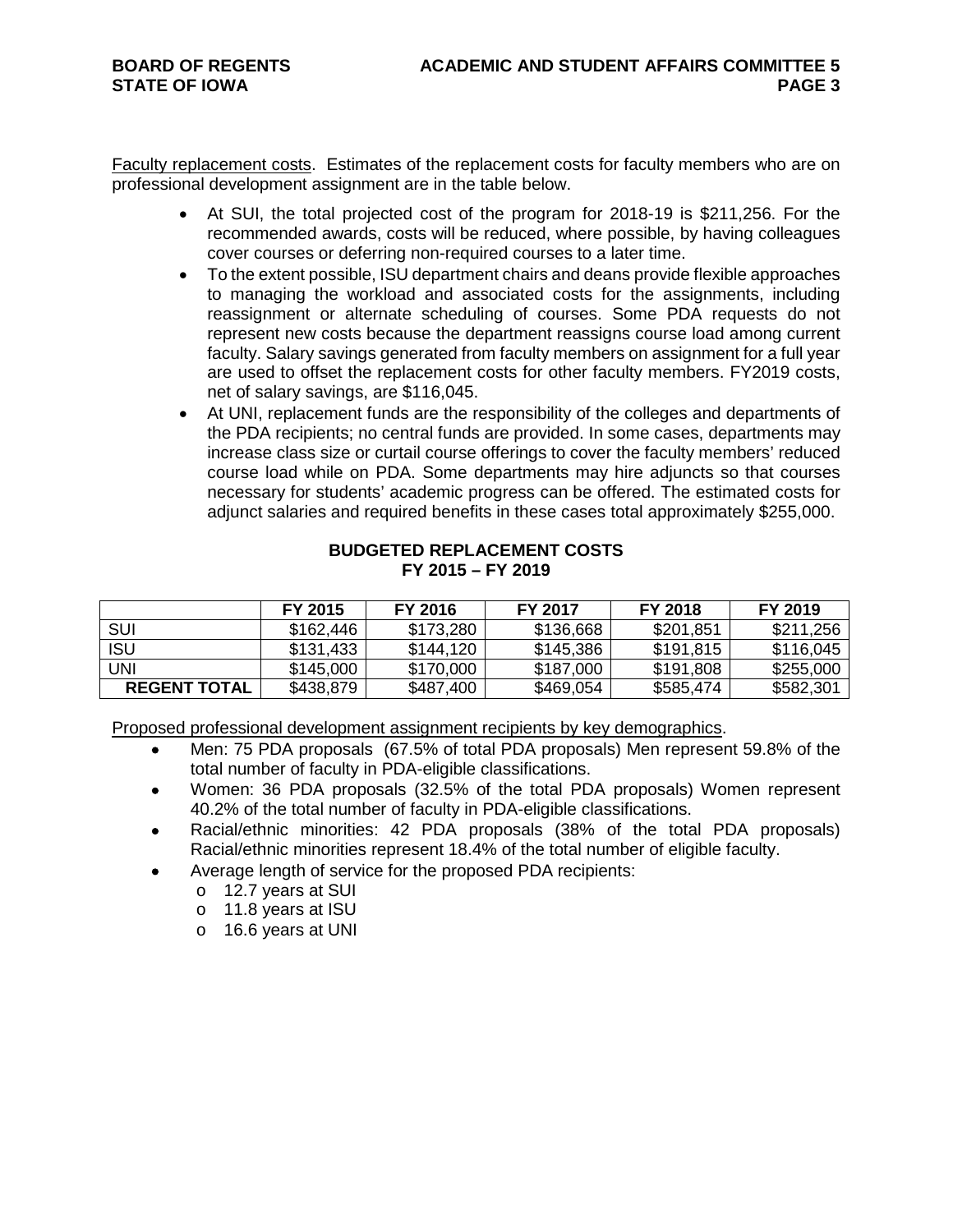## **FY 2019 PROPOSED PDA BY GENDER AND RACE/ETHNICITY UNIVERSITY OF IOWA**

| Race/Ethnicity                                             | <b>Total number of</b><br>faculty (tenured or<br>tenure, clinical, or<br>research track) |          |       | Number who may be<br>eligible for award<br>(tenured or tenure,<br>clinical, or research<br>track; full and<br>associate professors) |                |       |               | Number who applied |              | Number approved to<br>request an award |                |              |  |
|------------------------------------------------------------|------------------------------------------------------------------------------------------|----------|-------|-------------------------------------------------------------------------------------------------------------------------------------|----------------|-------|---------------|--------------------|--------------|----------------------------------------|----------------|--------------|--|
|                                                            | м                                                                                        | F        | Total | м                                                                                                                                   | F              | Total | м             | F                  | Total        | м                                      | F              | <b>Total</b> |  |
| <b>Hispanic</b>                                            | 52                                                                                       | 44       | 96    | 36                                                                                                                                  | 24             | 60    | $\mathcal{P}$ | 4                  | 6            |                                        | 3              | 4            |  |
| American Indian or<br><b>Alaska Native</b>                 | $\overline{2}$                                                                           | 3        | 5     | 2                                                                                                                                   | 2              | 4     | $\Omega$      | $\Omega$           | U            | 0                                      | $\Omega$       | $\bf{0}$     |  |
| Asian                                                      | 181                                                                                      | 85       | 266   | 124                                                                                                                                 | 40             | 164   | 10            | 3                  | 13           | 9                                      | 3              | 12           |  |
| <b>Black or African</b><br>American                        | 26                                                                                       | 26       | 52    | 17                                                                                                                                  | 16             | 33    | $\Omega$      | $\Omega$           | U            | 0                                      | $\Omega$       | $\bf{0}$     |  |
| <b>Native Hawaiian or Other</b><br><b>Pacific Islander</b> | $\Omega$                                                                                 | $\Omega$ | O     | $\Omega$                                                                                                                            | $\Omega$       | O     | $\Omega$      | $\Omega$           | O            | 0                                      | $\Omega$       | $\mathbf{0}$ |  |
| White                                                      | 1092                                                                                     | 681      | 1773  | 863                                                                                                                                 | 426            | 1289  | 36            | 16                 | 52           | 29                                     | 9              | 38           |  |
| <b>Two or More Races</b>                                   | 6                                                                                        | 8        | 14    | 3                                                                                                                                   | 6              | 9     | $\Omega$      | $\Omega$           | 0            | 0                                      | 0              | $\bf{0}$     |  |
| <b>R/E Unknown</b>                                         | 37                                                                                       | 22       | 59    | 23                                                                                                                                  | 10             | 33    | 0             | $\overline{2}$     | $\mathbf{2}$ | 0                                      | $\overline{c}$ | $\mathbf{2}$ |  |
| Nonresident Alien/Intl.                                    | 65                                                                                       | 29       | 94    | 3                                                                                                                                   | $\overline{2}$ | 5     | $\Omega$      | $\Omega$           | 0            | 0                                      | 0              | $\bf{0}$     |  |
| Total                                                      | 1461                                                                                     | 898      | 2359  | 1071                                                                                                                                | 526            | 1597  | 48            | 25                 | 73           | 39                                     | 17             | 56           |  |

## **FY 2019 PROPOSED PDA BY GENDER AND RACE/ETHNICITY IOWA STATE UNIVERSITY**

| <b>Race/Ethnicity</b>                   | <b>Total Number of Faculty</b> |                |          | <b>Total Number of</b><br><b>Eligible Faculty</b> |     |              |                | <b>Application</b> | <b>Number of Faculty</b><br>Who Submitted an | <b>Number of Faculty</b><br><b>Proposed for</b><br><b>Assignment</b> |                |          |
|-----------------------------------------|--------------------------------|----------------|----------|---------------------------------------------------|-----|--------------|----------------|--------------------|----------------------------------------------|----------------------------------------------------------------------|----------------|----------|
|                                         | M                              | F              | Total    | M                                                 | F   | <b>Total</b> | M              | F                  | <b>Total</b>                                 | M                                                                    | F              | Total    |
| Hispanic                                | 33                             | 33             | 66       | 32                                                | 33  | 65           | $\overline{2}$ | 3                  | 5                                            | $\overline{2}$                                                       | 3              | 5        |
| Am. Indian/Alaska<br><b>Native</b>      | 3                              | 1              | 4        | 3                                                 | 1   | 4            | 1              | $\Omega$           | 1                                            |                                                                      | $\Omega$       |          |
| Asian-Am.                               | 198                            | 75             | 273      | 193                                               | 74  | 267          | 14             | $\overline{2}$     | 16                                           | 12                                                                   | $\overline{2}$ | 14       |
| Black/African Am.                       | 31                             | 15             | 46       | 30                                                | 15  | 45           | $\Omega$       | 1                  | 1                                            | $\Omega$                                                             | 1              |          |
| Hawaiian/<br>Native<br>Pacific Islander |                                | $\Omega$       |          | 1                                                 | 0   | 1            | 0              | $\Omega$           | 0                                            | 0                                                                    | 0              | 0        |
| Two/more races                          | 4                              | $\overline{7}$ | 11       | 4                                                 | 7   | 11           | $\Omega$       | $\Omega$           | 0                                            | $\Omega$                                                             | 0              | $\bf{0}$ |
| <b>Total Minority</b>                   | 270                            | 131            | 401      | 263                                               | 130 | 393          | 17             | 6                  | 23                                           | 15                                                                   | 6              | 21       |
| White                                   | 866                            | 601            | 1,467    | 817                                               | 556 | 1,373        | 19             | 10                 | 29                                           | 14                                                                   | 8              | 22       |
| Unknown R/E                             | $\Omega$                       | $\Omega$       | $\bf{0}$ | $\Omega$                                          | 0   | 0            | $\Omega$       | $\Omega$           | 0                                            | $\Omega$                                                             | $\Omega$       | $\bf{0}$ |
| Nonres, Alien/Intl.                     | 60                             | 41             | 101      | 59                                                | 40  | 99           | $\Omega$       | $\Omega$           | 0                                            | $\Omega$                                                             | $\Omega$       | $\bf{0}$ |
| <b>TOTAL</b>                            | 1.196                          | 773            | 1,969    | 1.139                                             | 723 | 1.865        | 36             | 16                 | 52                                           | 29                                                                   | 14             | 43       |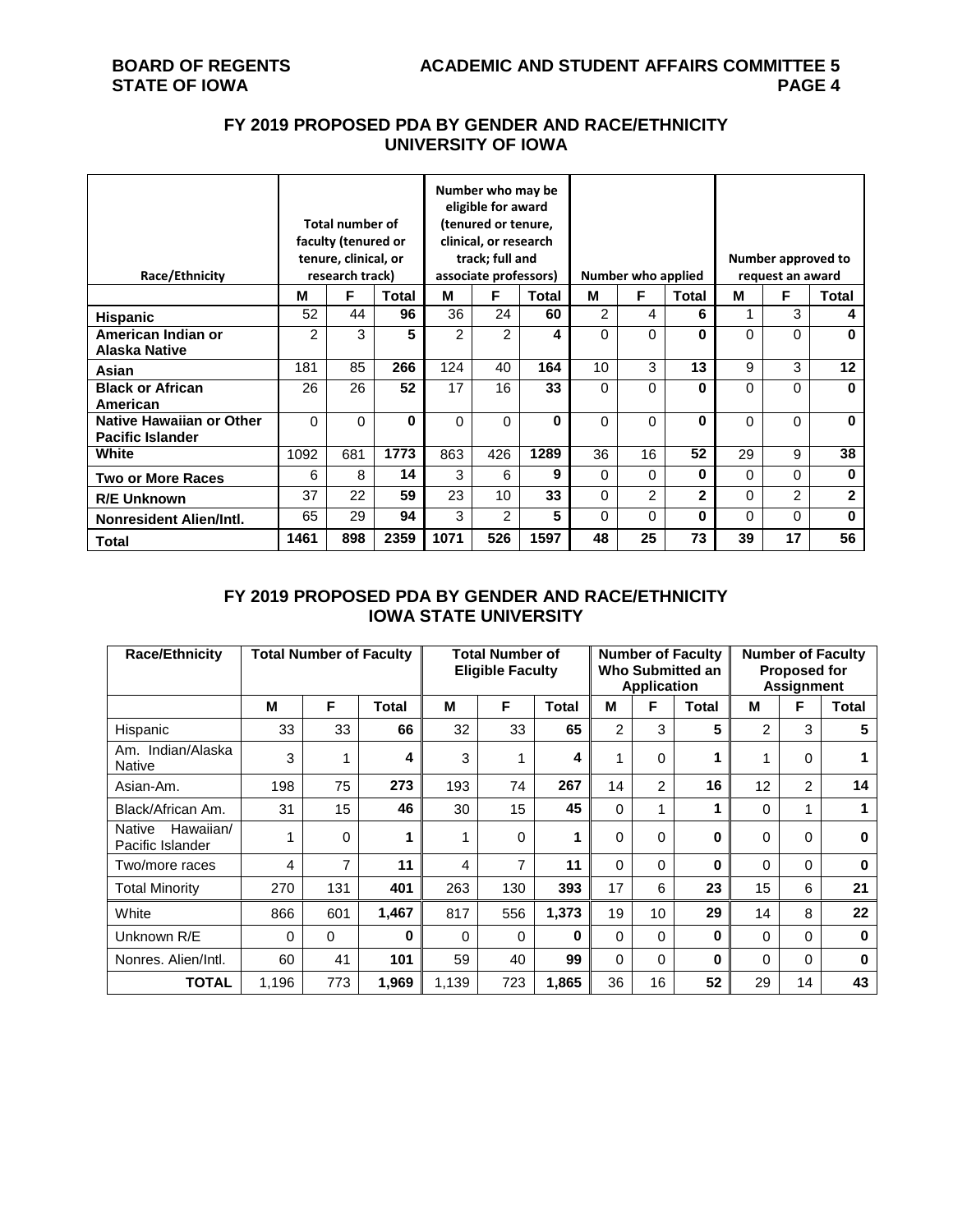| <b>Race/Ethnicity</b>                   | <b>Total Number of Faculty</b> |          |              | <b>Total Number of</b><br><b>Eligible Faculty</b> |                |       |                | <b>Application</b> | <b>Number of Faculty</b><br>Who Submitted an | <b>Number of Faculty</b><br><b>Proposed for</b><br><b>Assignment</b> |          |          |
|-----------------------------------------|--------------------------------|----------|--------------|---------------------------------------------------|----------------|-------|----------------|--------------------|----------------------------------------------|----------------------------------------------------------------------|----------|----------|
|                                         | м                              | F        | <b>Total</b> | М                                                 | F              | Total | м              | F                  | <b>Total</b>                                 | м                                                                    | F        | Total    |
| Hispanic                                | 11                             | 5        | 16           | 7                                                 | 3              | 10    | $\Omega$       | $\Omega$           | 0                                            | $\Omega$                                                             | $\Omega$ | $\bf{0}$ |
| Am. Indian/Alaska<br><b>Native</b>      | $\Omega$                       | и        | 4            | $\Omega$                                          |                | 1     | $\Omega$       | $\Omega$           | 0                                            | 0                                                                    | $\Omega$ | 0        |
| Asian-Am.                               | 27                             | 28       | 55           | 23                                                | 16             | 39    | 5              | $\Omega$           | 5                                            | 5                                                                    | $\Omega$ | 5        |
| Black/African Am.                       | 8                              | 6        | 14           | 7                                                 | $\overline{2}$ | 9     | $\Omega$       | 0                  | 0                                            | 0                                                                    | $\Omega$ | 0        |
| Hawaiian/<br>Native<br>Pacific Islander |                                | $\Omega$ | ۹            | 4                                                 | 0              | 1     | $\Omega$       | $\Omega$           | 0                                            | 0                                                                    | $\Omega$ | $\bf{0}$ |
| Two/more races                          |                                | 3        | 4            | ۸                                                 |                | 2     | $\Omega$       | $\Omega$           | 0                                            | 0                                                                    | $\Omega$ | $\bf{0}$ |
| <b>Total Minority</b>                   | 48                             | 43       | 91           | 39                                                | 23             | 62    | 5              | $\Omega$           | 5                                            | 5                                                                    | $\Omega$ | 5        |
| White                                   | 293                            | 305      | 598          | 190                                               | 160            | 350   | $\overline{2}$ | 7                  | 9                                            | 2                                                                    | 5        |          |
| Unknown R/E                             | 0                              | $\Omega$ | $\bf{0}$     | $\mathbf{0}$                                      | 0              | 0     | $\Omega$       | $\Omega$           | 0                                            | $\Omega$                                                             | 0        | O        |
| Nonres, Alien/Intl.                     | $\Omega$                       | $\Omega$ | $\bf{0}$     | $\Omega$                                          | 0              | 0     | $\Omega$       | $\Omega$           | 0                                            | $\Omega$                                                             | $\Omega$ | $\bf{0}$ |
| TOTAL                                   | 341                            | 348      | 689          | 229                                               | 183            | 412   | 7              | 7                  | 14                                           | 7                                                                    | 5        | 12       |

## **FY 2019 PROPOSED PDA BY GENDER AND RACE/ETHNICITY UNIVERSITY OF NORTHERN IOWA**

## **FY 2019 PROPOSED PDA BY GENDER AND RACE/ETHNICITY REGENT TOTAL**

| <b>Race/Ethnicity</b>                   | <b>Total Number of Faculty</b> |          |                | <b>Total Number of</b><br><b>Eligible Faculty</b> |       |       |          | <b>Application</b> | <b>Number of Faculty</b><br>Who Submitted an | <b>Number of Faculty</b><br><b>Proposed for</b><br><b>Assignment</b> |                |              |
|-----------------------------------------|--------------------------------|----------|----------------|---------------------------------------------------|-------|-------|----------|--------------------|----------------------------------------------|----------------------------------------------------------------------|----------------|--------------|
|                                         | М                              | F        | Total          | М                                                 | F     | Total | М        | F                  | Total                                        | м                                                                    | F              | <b>Total</b> |
| Hispanic                                | 96                             | 82       | 178            | 75                                                | 60    | 135   | 4        | 7                  | 11                                           | 3                                                                    | 6              | 9            |
| Am. Indian/Alaska<br><b>Native</b>      | 5                              | 5        | 10             | 5                                                 | 4     | 9     | 1        | $\Omega$           | 1                                            | 1                                                                    | $\Omega$       |              |
| Asian-Am.                               | 406                            | 188      | 594            | 340                                               | 57    | 397   | 29       | 5                  | 34                                           | 26                                                                   | 5              | 31           |
| Black/African Am.                       | 65                             | 47       | 112            | 54                                                | 33    | 87    | 0        | 1                  | 1                                            | $\Omega$                                                             |                |              |
| Hawaiian/<br>Native<br>Pacific Islander | 2                              | $\Omega$ | $\overline{2}$ | 2                                                 | 0     | 2     | 0        | 0                  | 0                                            | 0                                                                    | 0              | $\bf{0}$     |
| Two/more races                          | 11                             | 18       | 29             | 8                                                 | 14    | 22    | 0        | $\Omega$           | 0                                            | $\Omega$                                                             | $\Omega$       | $\bf{0}$     |
| <b>Total Minority</b>                   | 585                            | 340      | 925            | 484                                               | 168   | 652   | 34       | 13                 | 47                                           | 30                                                                   | 12             | 42           |
| White                                   | 2,251                          | 1,587    | 3,838          | 1,870                                             | 1,142 | 3,012 | 57       | 33                 | 90                                           | 45                                                                   | 22             | 67           |
| Unknown R/E                             | 37                             | 22       | 59             | 23                                                | 10    | 33    | 0        | $\overline{2}$     | $\mathbf{2}$                                 | $\Omega$                                                             | $\overline{2}$ | $\mathbf{2}$ |
| Nonres, Alien/Intl.                     | 125                            | 70       | 195            | 62                                                | 42    | 104   | $\Omega$ | $\Omega$           | 0                                            | $\Omega$                                                             | $\Omega$       | $\bf{0}$     |
| <b>TOTAL</b>                            | 2,998                          | 2,019    | 5,017          | 1.955                                             | 1,194 | 3.801 | 91       | 48                 | 139                                          | 75                                                                   | 36             | 111          |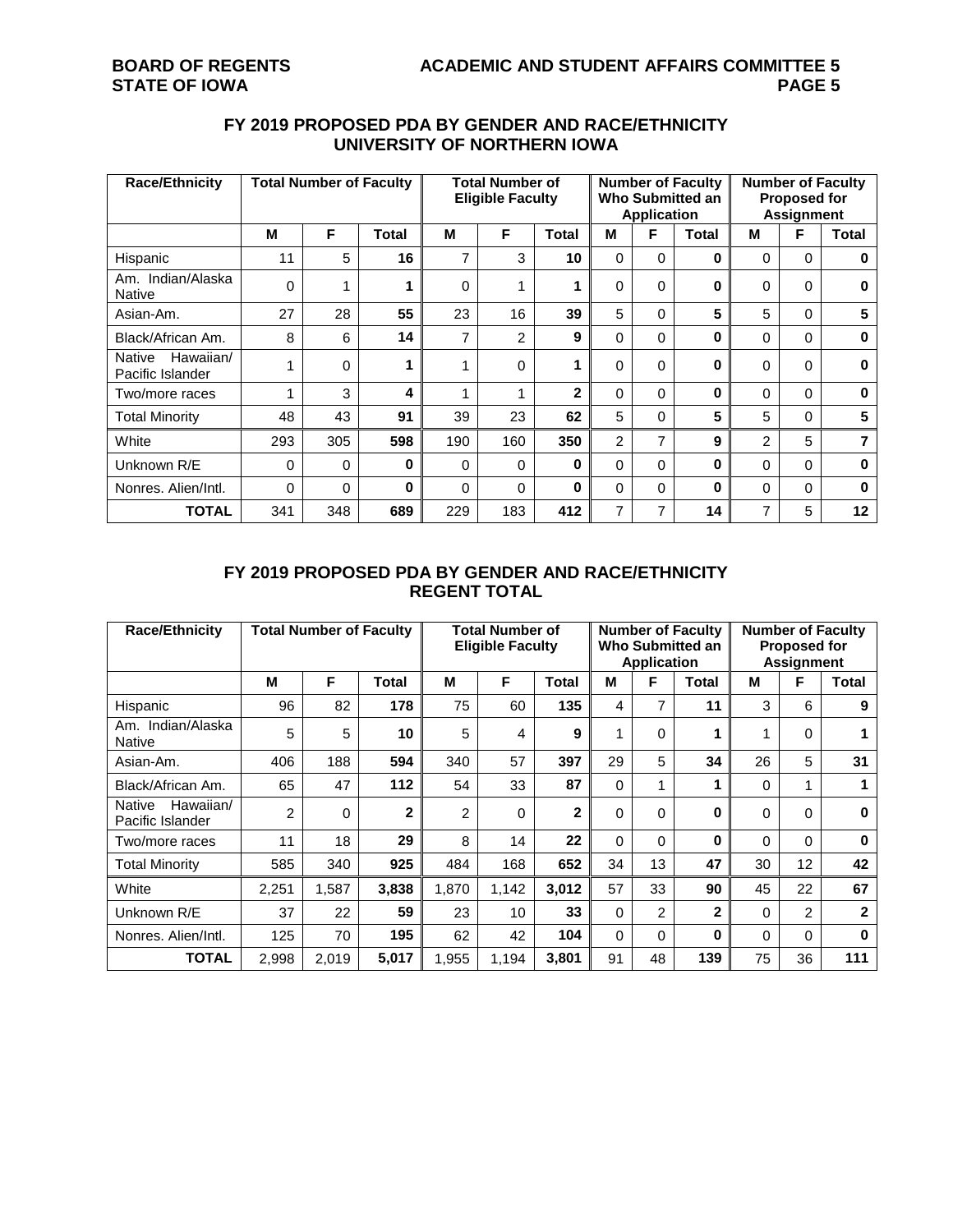### **Attachment A**

#### **University of Northern Iowa Faculty and Professional Development Projects**

#### **Chin, Martin,** Professor, Chemistry and BioChemistry, 18 Years of Service, Spring Semester *Catalytic Silylation of Pyridine with Diruthenium Complexes*

The construction of complex molecules that benefit society, like pharmaceuticals, requires a constant supply of new chemical building blocks. These chemical building blocks then allow for the synthesis of new molecules to occur. To this end, the study seeks to optimize a reaction that converts pyridine, a relatively unreactive molecule, into a silylpyridine in a single step. The silylpyridine can then be used as a building block for the construction of more complex molecules. Four diruthenium catalysts will be tested to optimize the amount of pyridine that is converted into the silylpyridine product. This work will allow the researcher to maintain a dynamic and active research program and will help strengthen any renewal applications for external funding. The immediate benefits of this work to the university and the state of Iowa will be the continued graduation of well-trained chemistry and biochemistry majors from UNI who have participated in undergraduate research. These graduates will go on to graduate school, professional schools or enter the workforce with all of the benefits that undergraduate research provides. UNI undergraduates who participate in research will acquire hands on experience with a variety of instruments, develop critical thinking skills, improve their communication skills and learn how to persevere when attempting to solve a scientific problem.

#### **Connors, Thomas,** Associate Professor, History, 20 Years of Service, Spring Semester

#### *The Politics of Pantheons: How Nations Harness the Power of their Dead*

The proposed research will produce a book manuscript on national pantheons around the world. Using an interdisciplinary approach, the study will examine places where the nation's great are buried together in a temple or park designed to impress visitors, encourage patriotism, and provide a sacred space for state ceremonies. Some of the most iconic names of history and culture are commemorated in such places: Rousseau, Galileo, Dickens, Tchaikovsky, and Gandhi, among others. The proposed work will use evidence from 55 pantheons in 44 countries to draw conclusions about how they are created, decline, or evolve. It will compare how decisions about who is included, what controversies arise, and how changes are made. This approach will offer a transnational perspective on an unexplored global phenomenon found in Buddhist, Christian, Hindu, Jewish, and Muslim cultures as well as in the service of republics, kingdoms, dictatorships, and communist states on five continents. It will contribute to a developing field of scholarship on the intersection of nationalism, landscape, and treatment of the dead. The plan is to use the PDA semester to undertake three research trips to broaden the cultural parameter of the study and allow completion of a book manuscript by Fall 2019. This work will contribute to the university, community, and citizens of Iowa by increasing recognition of the power of gravesites as teaching tools and for developing an appreciation of our past and pride in our shared heritage, just as pantheons do at a national level.

## **Dubord, Elise,** Associate Professor, Languages and Literatures, 4 Years of Service, Spring Semester

*Language and Immigration in Southeast Spanish: The Social and Cultural Context of Language Contact* This ethnographic research project will examine the social and linguistic adaptation of immigrants from Latin America, North Africa and Eastern Europe in the Region of Murcia in southeast Spain. More specifically, this research will focus on immigrants' access to language resources; their social, cultural, and linguistic adaptation; and preexisting populations' reactions to and interactions with immigrants. The researcher will explore the local impact of immigration policies on local populations, adult immigrants' access to Spanish language classes, and the provision of language services (e.g. translation)**.** This research will be accomplished through qualitative research (e.g. focus groups, interviews and participant observation) with immigrant populations in collaboration with immigrant-serving institutions and agencies. This investigation will provide a productive point of comparison with the researcher's previous body of research on language and immigration in the United States in dialogue with a growing field of comparative migration studies. This PDA application has been submitted in tandem with a Fulbright Scholar application (under review) to teach and conduct research at the Universidad de Murcia in the semester preceding the PDA. The research project and international experience in Spain will benefit the University and the people of Iowa by informing the content and design of the courses taught related to language, immigration and bilingualism; enhance the researcher's work on campus, in the community, and through campus-community partnerships with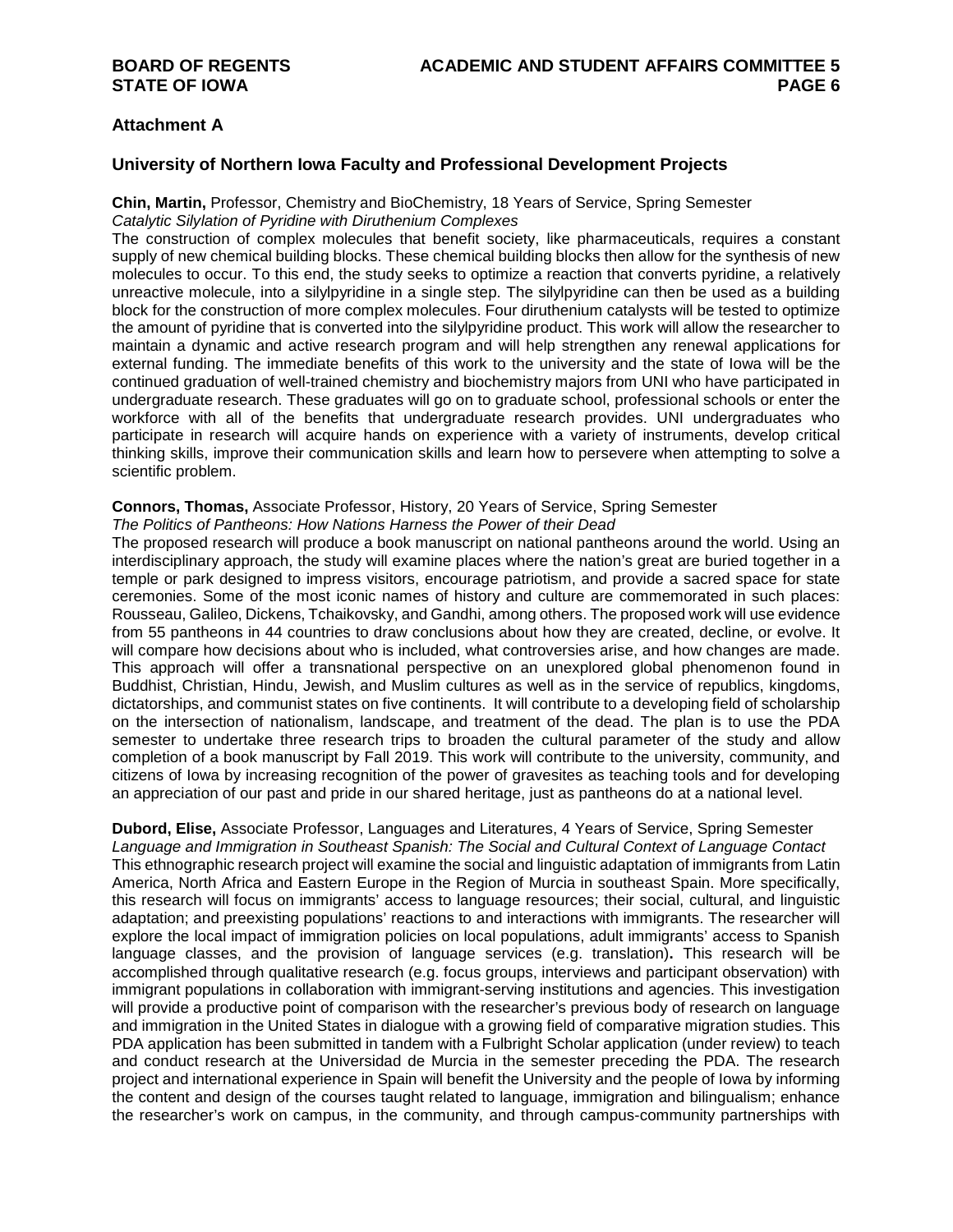immigrants; and allow the investigator to expand the breadth of her international experience and boost her Spanish language skills, which is essential for a member of the Spanish department.

#### **Gallagher, Deborah J,** Professor, Special Education, 26 Years of Service, Fall Semester

#### *Probing the Interconnections of Disability and Animal Rights: With Implications for Equitable Schooling for Students with Disabilities*

Through an analysis of disability studies scholarship, animal rights literature, and relevant theoretical and philosophical literature, this project aims to investigate the way deeply held conceptions about the human/animal divide may contribute to disability discrimination. The human/animal divide merits examination for at least two reasons. First, conceptual clarity is often lacking in the more abstract discussions of this relationship. Second, because of this lack of clarity, the relationship is rarely understood with the practical issues and problems concerning the schooling of children who are labeled as having disabilities. Nonhuman animals are denied rights on the Kantian basis that they lack specific cognitive abilities that humans possess, such as the ability to form a *theory of the self* and the capacity to envision one's past and future. Ability is therefore central to our comparatively superior status as humans. But if being human as opposed to animal is predicated on ability, what does this mean for disabled people? This question is not merely philosophical: it has very real consequences. For example, prominent animal rights activist and *Princeton University* bioethicist Peter Singer has long argued for the legalizing euthanasia of severely disabled infants and elderly people, a practice that is legal in the Netherlands under the Groningen Protocol. Further, animal rights legal scholars have successfully made the case that the great apes should have rights given their superior cognitive abilities relative to those of severely intellectually disabled humans. This exploration may hold important insights to resolve the disproportionate, excessive, and harmful disciplinary interventions special education students receive, both in Iowa and across the nation.

#### **Iqbal, Mohammad,** Professor, Earth and Environmental Sciences, 23 Years of Service, Fall Semester *International Research Collaboration: Study of Highly Polluted Bagmati River to Prevent Environmental Hazard of an Urban Population in Nepal*

Industrial pollutants as well as nutrients in agricultural runoff are unintended exports having adverse effects on quality of natural water. There is no natural resource more important than water to the economy and quality of human lives. This PDA proposal is in regards to an international research collaboration in progress between the Earth & Environmental Sciences Department at UNI and the Geology Department at Tribhuvan University, Kathmandu, Nepal. The study will focus on the environmental analysis of a highly polluted river in Kathmandu, called the Bagmati River. Phase 1 of the project (baseline water quality, 2015-17) has been funded by the U.S. National Science Foundation. This PDA proposes Phase 2 in 2018 which deals with land surface mapping and analysis of social and health issues that impact close to two million people living in the watershed. It is a key source of surface water to its inhabitants and a high value resource for drinking water supply, irrigation, industries, and cultural heritage. Unfortunately, the river is under tremendous pressure from the growth of municipal and industrial activities in recent decades. The long term goals of this project will be to (1) give UNI students exposure to global environmental issues; (2) engage in international collaboration to develop field procedures applicable to watersheds across national and international boundaries; (3) conduct innovative research and provide technical expertise to prevent a probable human environmental disaster, and (4) create opportunities for faculty/student exchange or a study abroad program between the two universities.

## **Lee, W. M. Eric,** Associate Professor, Accounting, 6 Years of Service, Spring Semester

*Reading between the Lines: An Empirical Analysis of the Relationship between Companies'* 

*Responsibility Reporting and their Environmental, Social and Governance (ESG) Performance*

With greater awareness and demand by stakeholders, corporate responsibility reporting has become an increasingly prevalent phenomenon in the past decade. The increase in readership over such reports has also arguably enabled firms to use this as an opportunity to enhance their credibility. This research study will analyze the different types of narratives adopted in such reporting. Using a sample dataset from the past 10 years (2006-2015), the study will present descriptive statistics and investigate the different narrative characteristics for firms across different industries. By examining a range of readability metrics, this investigation seeks to understand whether and how narrative manipulation can possibly impact firms' environmental, social and governance (ESG) performance. Further robustness tests will also seek to triangulate the reporting quality and ESG performance with actual firms' performance in order to ascertain the perception versus reality of such reporting, conditional on the firms' industry types. Issues related to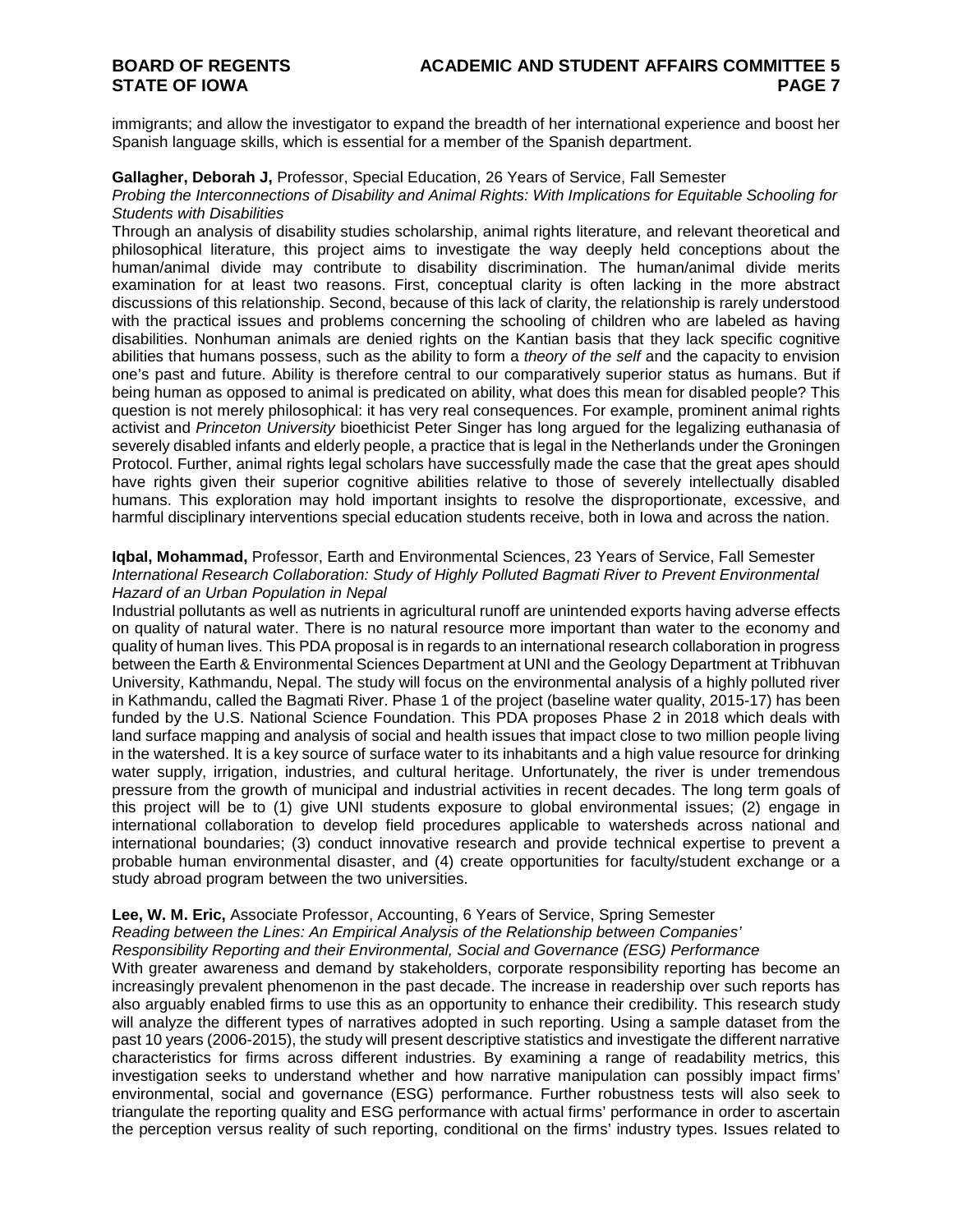## **BOARD OF REGENTS ACADEMIC AND STUDENT AFFAIRS COMMITTEE 5**

sustainability and environmental well-being have been a centerpiece of UNI's educational mission. Students at UNI and Iowans, in general, have become increasingly aware of environmental and climate change issues of late. Conventional wisdom has it that as environmental stakeholders in our society, one should read more so as to become better informed. By providing useful results from carefully-executed research, the goal of a researcher and teacher is to demonstrate and to discern when reading corporate responsibility reporting literature, so as not to succumb to possible manipulation in the name of legitimization.

### **MacLin, Kim,** Professor, Psychology, 16 Years of Service, Fall and Spring Semester

#### *Experimental Psychology Book Project*

This project will integrate visual literacy and spatial thinking to advance students' overall literacy skills while improving their content knowledge in geography. Concurrent with a National Geographic Society National Initiative and in collaboration with National Geographic Education, the researcher will lead the development of a data visualization toolkit, online modules, and a professional development toolkit that support state standards, including those in Iowa, that now employ secondary (grades 6-12) social studies teachers to enhance students' abilities in reading, writing, speaking, and conducting research by means of the social science curriculum. The research design will include both qualitative assessments and a controlled quasiexperimental technique to evaluate how the curricular materials enhance students' understanding of geography standards, promote their spatial thinking skills, and advance their literacy abilities. This Professional Development Assignment will elevate UNI by raising its visibility through peer-reviewed research publications, demonstrating a high potential to bring in additional external funding, providing clear opportunities for undergraduate research, and linking UNI with a highly visible National Geographic Society nationwide initiative. Among Iowa teachers and school districts, there is strong, unmet demand for exemplary social science curricular materials that advance literacy and this project will provide a concrete means for addressing this by disseminating model materials and supporting professional development through the Geographic Alliance of Iowa and its partner organizations such as the Iowa Department of Education Statewide Social Studies Leadership Team.

#### **Palczewski, Catherine H.,** Professor, Communication Studies, 23 Years of Service, Fall Semester *Bodies That Argue: Visual Arguments of Woman Suffrage, 1909-1919*

The full range of arguments for and against women suffrage cannot be understood without studying verbal and visual arguments. On the anti-suffrage side, Congressional representatives and the general culture posited that the vote would coarsen women and that women were not coarse enough to handle the rigors of voting. On the pro-suffrage side, the 1913 D.C. woman suffrage parade; the 1917-1919 pickets, protests, and arrests of the Silent Sentinels; and the 1919 Prison Special represent complex mixes of discursive and presentational argument in which women enacted their citizenship while simultaneously exposing their vulnerability to the state and to their ostensible male protectors. The National Woman's Party's rhetorical actions constitute eloquent responses to the complex set of arguments levied against suffrage. The purpose of this PDA is to complete a book entitled: *Bodies That Argue: Visual Arguments of Woman Suffrage, 1909- 1919* and four chapters to be published by Michigan State University Press. The work related to this book will offer three benefits to UNI and the citizens of Iowa. First, the researcher expects continued invitations to lecture on the topic, which will contribute to UNI's national reputation and exposes faculty and students at other universities to UNI scholarship. Second, this research will enhance and enliven classes in Visual Rhetoric, Women's and Gender Studies, Gender Issues in Communication, and Rhetorical Criticism. Third, this work will contribute to understandings of citizenship, engagement and civic obligation.

#### **Posinasetti, Nageswara Rao,** Professor, Technology, 16 Years of Service, Spring Semester *Application of LCA for Sustainable Machining of Titanium Using MQL with Vegetable Oils and Solid Lubricant Particles*

Ti-6Al-4V is the most commonly used titanium alloy for structural parts in aerospace applications due to its high strength and toughness. During machining, 80% of heat may get into the cutting tool, increasing the temperature in the machining zone to as high as 1100°C which can be controlled by cutting fluids (coolants). Since cutting fluids pose problems during usage and disposal, it is advocated to reduce their application by adopting Minimum Quantity Lubrication (MQL) of biodegradable vegetable cutting fluids for sustainable machining. During the PDA, the researcher will it is planned to develop a life cycle assessment (LCA) method for MQL with vegetable oils and different solid lubricant particles. The first part will consist of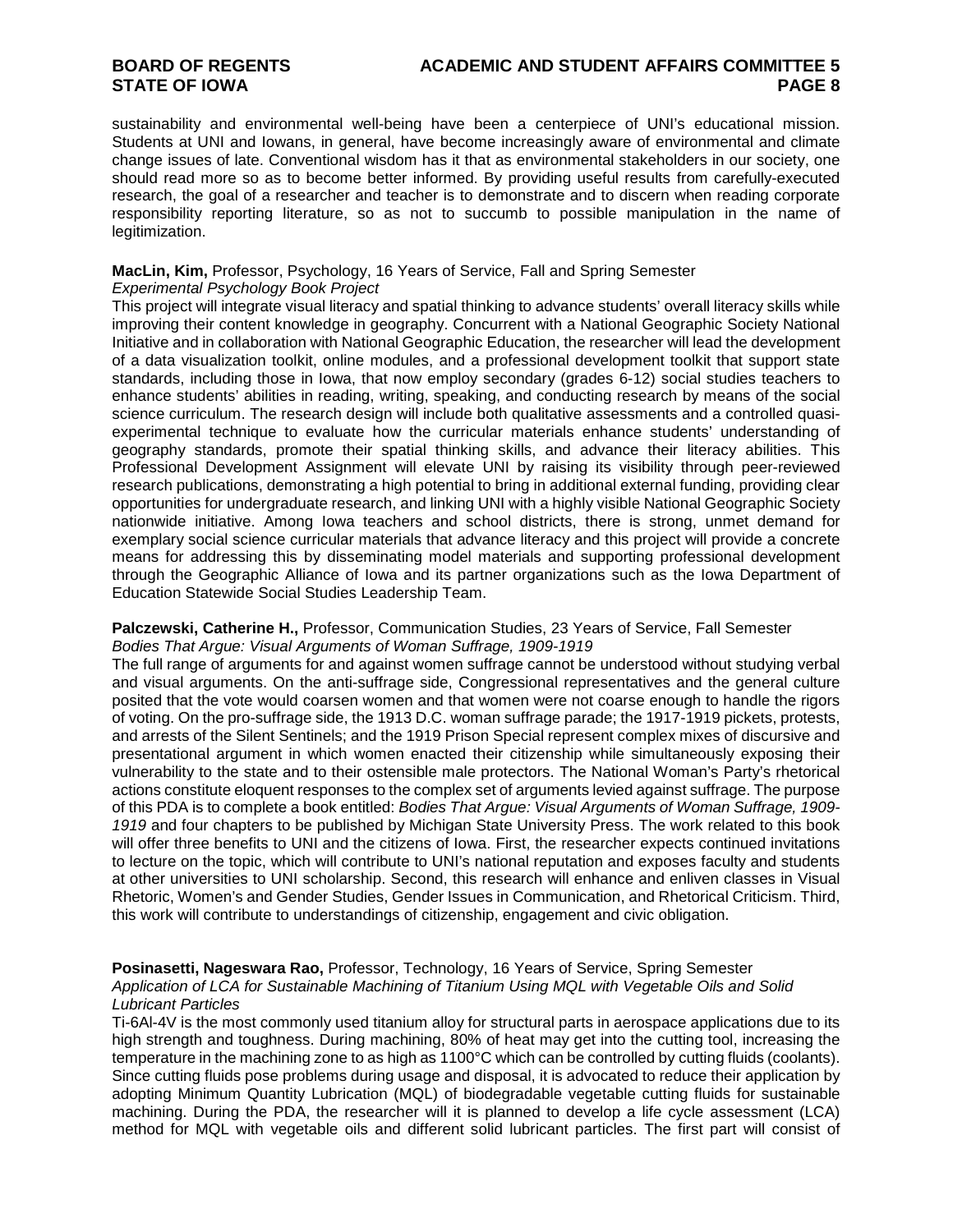# **BOARD OF REGENTS ACADEMIC AND STUDENT AFFAIRS COMMITTEE 5**

developing theoretical foundations for the analysis by identifying various physical processes in machining and thermodynamic relations for the process. From this analysis, a complete model of machining will be developed by including all the components that can be inputs to an LCA tool. The data will then be gathered from published literature and experimentation so that LCA analysis can be completed. From the results of the analysis it will be possible to complete the life cycle impact assessment to identify methods that will help reduce the environmental impact of titanium machining. Research on various aspects of cutting fluids has been going on for some time. This research will consolidate the past research and would provide a novel and systematic tool to carryout research in sustainable manufacturing. It will provide a vehicle for graduate students for further research in various aspects of manufacturing.

#### **Rawwas, Mohammed,** Professor, Marketing, 21 Years of Service, Spring Semester

*Organizational Justice Theory: A Comparison of the Ethical Values of Iowan and Chinese Individuals* Organizational justice theory is the process in which a worker judges the practices of management as right or wrong based on standards related to ethics, fairness, or equity. A paradigm of justice theory classified it as a three-component model consisting of distributive (i.e., resource allocation), procedural (i.e., lack of bias), and interactional (i.e., respect and propriety) justices. While the three justices are important to workers' judgements of fairness, workers of diverse cultures may view one stage as more significant than the others, consequently supporting the respective school of thought. For this study, data will be collected from two groups of workers, one from Iowa and another from China. The purpose of this study is twofold: 1) to identify differences between the two groups in preferences for components of the organizational justice theory, and 2) to compare their ethical values. If differences exist between the two groups/cultures, the study will attempt to understand why one group/culture prefers one component of organizational justice theory to the others and what its respective ethical standards are. Due to diversity in the workplace, management may tailor their procedures and policies according to the needs of their workers. Gaining insight into a group's preferred component of justice theory may guide management in adopting more meaningful and fair procedures, resulting in stronger performance and higher job satisfaction. The results of this study will produce powerful benefits for UNI, Iowa organizations and employees alike. These include greater trust and commitment, improved worker satisfaction, enhanced citizenship behaviors, and diminished conflict.

#### **Tracey, Grant, Professor,** Languages and Literatures, 21 Years of Service, Spring Semester

#### *Shot, Reverse-Shot*

*Shot, Reverse-Shot* is the fourth Hayden Fuller crime novel and will be set in Montréal, 1966. The previous three were set at the author's hometown, Toronto. For this PDA, Professor Tracey plans to live and write in Montréal for eight weeks to complete an initial draft (60,000—65,000 words) and take in the cultural and physical landscape of the city. The novel will feature a corrupt film director, a sleazy exploitation producer, several actors, a renegade motorcycle gang (The Northern Arrows), First Nations peoples, and a murder on a film set. The novel will be situated within the hardboiled traditions of Mickey Spillane, Jim Thompson, and Raymond Chandler, but will break new ground by exploring Hayden's inner journey (his coming to terms with his victimization at the hands of his father) and a storytelling technique of narrative compression and free-indirect discourse that creates greater waves of uncertainty. Fuller may have a 1950s crewcut but he's a liberal, and unlike the typical private eye he judges events without dismissing people. The novel will be a hybrid of melodramatic entertainment (the world is full of irrational chaos that cannot be explained away) and psychological realism (Hayden coming to terms with his past and his own resulting sexual dysfunction). The novel will bring distinction to UNI because it both affirms prior private eye discourse while deconstructing some of its more pernicious side effects: anti-woman, anti-gay. Moreover, Professor Tracey's temporary immersion into French culture will model for his creative writing students at UNI the importance of on-location work, how writers benefit from inhabiting real-world spaces to improve upon the fictional spaces, or world building, they create on the page.

#### **Zigarovich, Jolene,** Associate Professor, Languages and Literatures, 5 Years of Service, Spring Semester

#### *Preserving Clarissa, and Other Morbid Curiosities in the Eighteenth-Century Novel*

Without a book-length study of death in eighteenth-century Britain, historical facts concerning funerary practices and the culture's overall relationship with mortality are only beginning to be understood. This study will remedy this critical neglect in part by foregrounding the political work and materiality of dead bodies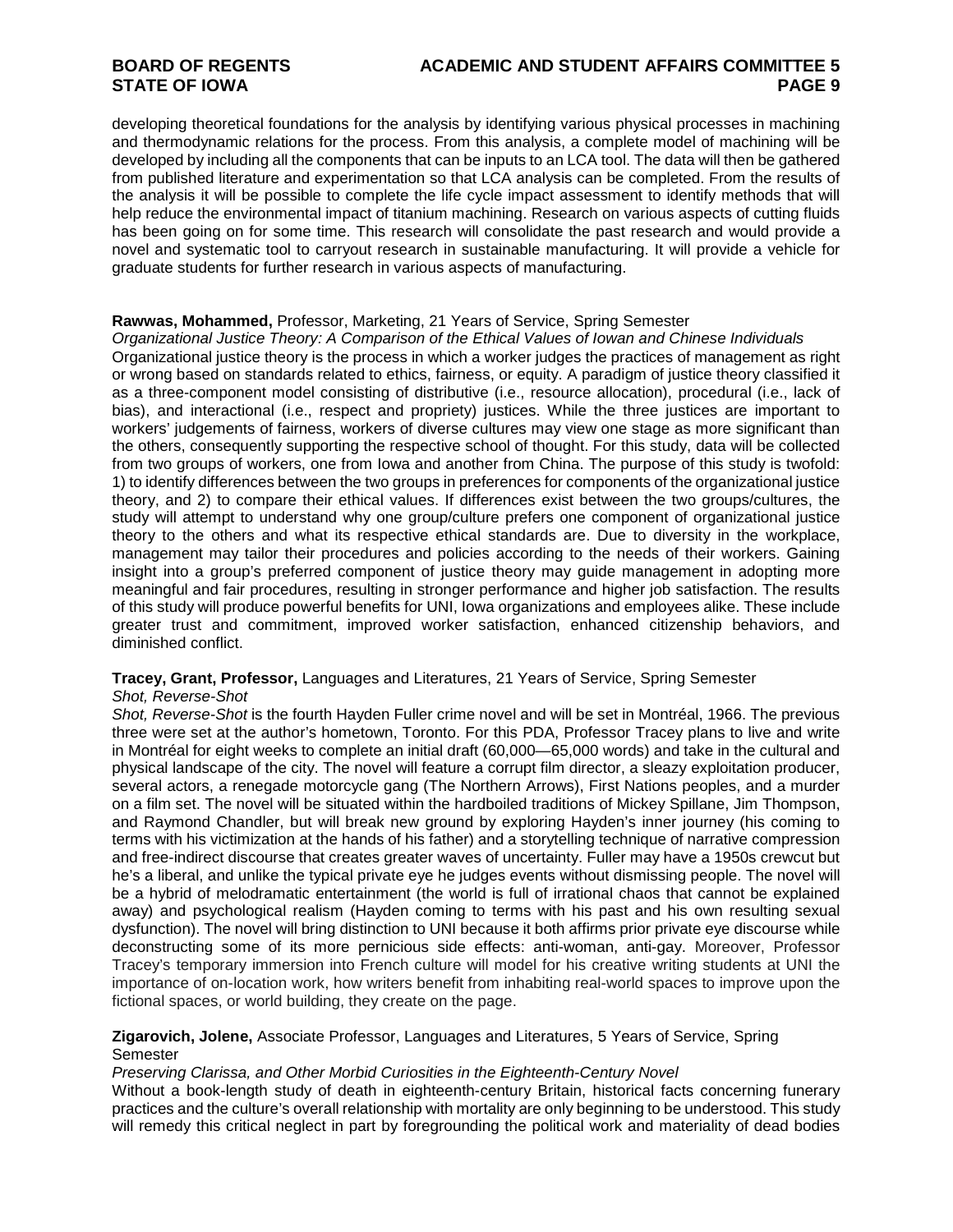## **BOARD OF REGENTS ACADEMIC AND STUDENT AFFAIRS COMMITTEE 5**

and uncovering ways in which fiction embeds cultural attitudes towards death and dying. By incorporating a variety of historical discourses–wills, undertaking histories, medical studies, philosophical treatises and religious tracts–this project will illuminate a shift in control over death and the body from religious institutions to the individual, which resulted in secular, aesthetic approaches to death and mourning rituals. *Preserving Clarissa, and other Morbid Curiosities in the Eighteenth-Century Novel* will reveal that the body itself—its parts, and its preserved, visual representation—functioned as erotic memento, and it suggests that preserved remains became symbols of individuality and subjectivity. To support this, this project will uniquely intersect fictional examples with the growing popularity of the undertaking trade and funerary rituals, preservation methods, anatomical models, and *memento mori* and relic culture. This project will thereby force us to reassess the eighteenth-century response to and representation of the dead and deadlike body, and its fetishized purpose and use in fiction. *Preserving Clarissa* will build on the researcher's earlier work and will explore aspects of the eighteenth-century novel considered throughout her career. This research will benefit UNI and the citizens of Iowa in copious ways, including scholarship such as conference talks, presentations, an essay and book publications, by enhancing teaching and content courses, and by nationally and internationally representing the high quality of work UNI faculty produce.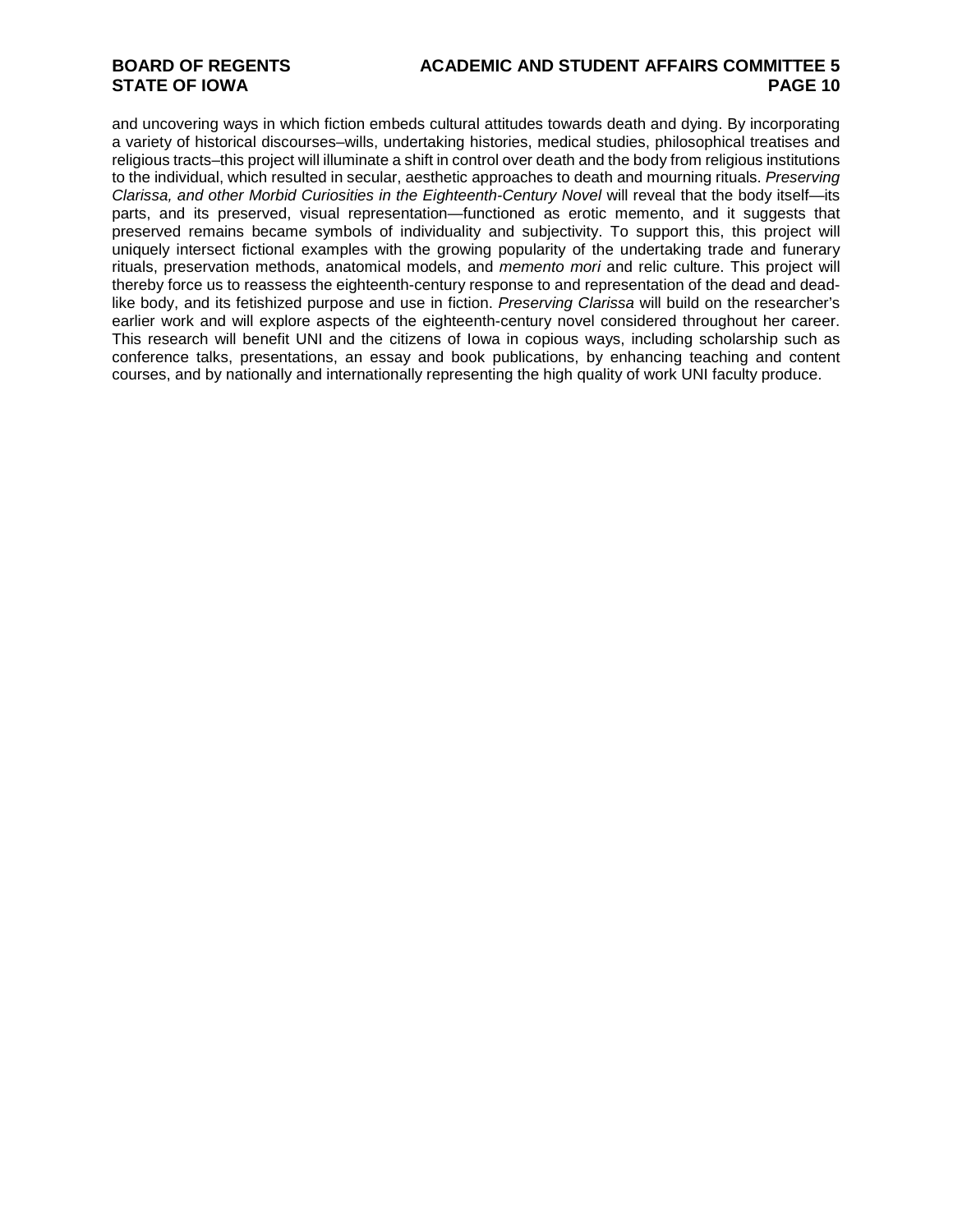### **Attachment B**

### **Iowa State University Faculty and Professional Development Projects**

**ANDERSON, CRAIG A.,** Distinguished Professor, Psychology, 18 years of service, spring semester Professor Anderson, the world's leading expert on violent video game effects, as well as the general effects of media on adolescents and young adults, proposes an assignment to work on two book projects, The One Hour Expert: FAQs about Media Violence, and an edited volume on Anderson's General Aggression Model. This work, which will be conducted with colleagues in Australia, Canada, and the U.S., will also lead to new research collaborations and funding opportunities.

**BASTAWROS, ASHRAF F.,** Professor, Aerospace Engineering, 18 years of service, spring semester Professor Bastawros proposes a PDA to develop a new research thrust in the biomechanics of blunt force trauma, which are typically associated with cases involving sports and playground accidents, abuse, suicide, or homicide. Understanding the minimum amount of force necessary to cause a particular type and severity will aid in both the design of protective gear and in forensic assessments. The results of this work will be shared in peer-reviewed journals and conferences.

**BIGGS, STEPHEN,** Associate Professor, Philosophy & Religious Studies, 6 years of service, spring semester

Kindergartners learn that most humans have exactly five senses – sight, touch, hearing, taste and smell. Recent work in perceptual psychology, however, challenges this standard view. Professor Biggs' proposed PDA will allow him to complete a book and companion website that help the public think more broadly about how many senses they have, and experience firsthand a wider range of perceptual phenomena. The results will also be used in Biggs' Iowa State undergraduate and graduate courses.

#### **BREMER, JEFF,** Associate Professor, History, 6 years of service, spring semester

Professor Bremer proposes a PDA in China, where he would teach three courses – the history of American capitalism, the early American republic, and the American frontier – to help Chinese students better understand U.S. history, culture and government. The experience will provide a new perspective on teaching U.S. history overseas, and create opportunities for future collaborations with Chinese institutions.

**BROWN, ERIC ADAM,** Associate Professor, Apparel, Events and Hospitality Management, 6 years of service, fall semester

Professor Brown will use the proposed PDA to examine the role of public speaking and communication on self-confidence and career success within hospitality management industries – "soft skills" that are frequently at the top of the list for graduates. Expected outcomes from this work include peer-reviewed publications and presentations, an external funding proposal, and educational/professional development modules for Iowa State students and industry professionals.

#### **CALL, ANSON,** Associate Professor, Graphic Design, 14 years of service, fall semester

Professor Call will create a science fiction novel during his proposed assignment that includes content generated through simulation and/or visualization, as well as an augmented reality companion to the novel. The work will expand the creative process writers can use to develop and deliver content, directly impacting numerous courses in the College of Design, and leading to peer-reviewed conference presentations.

#### **CASTELLANO, MICHAEL,** Associate Professor, Agronomy, 7.5 years of service, spring semester

Iowa croplands lose more than 500 million pounds of nitrogen each year, representing an economic loss to farmers, and damage to the environment. Professor Castellano proposes a PDA to the Swiss Federal Institute of Technology to study systems modeling to increase nitrogen use efficiency and prevent nitrogen loss. The results of this work will have important economic and environmental implications, benefiting all Iowans, and will also be incorporated into Castellano's agronomy courses.

**CERVATO, CINZIA,** Morrill Professor, Geological & Atmospheric Sciences, 16 years of service, spring semester

Professor Cervato will use the proposed PDA to explore the use of educational e-gaming for geoscience and sustainability education, and approach to virtual learning that takes advantage of the popularity of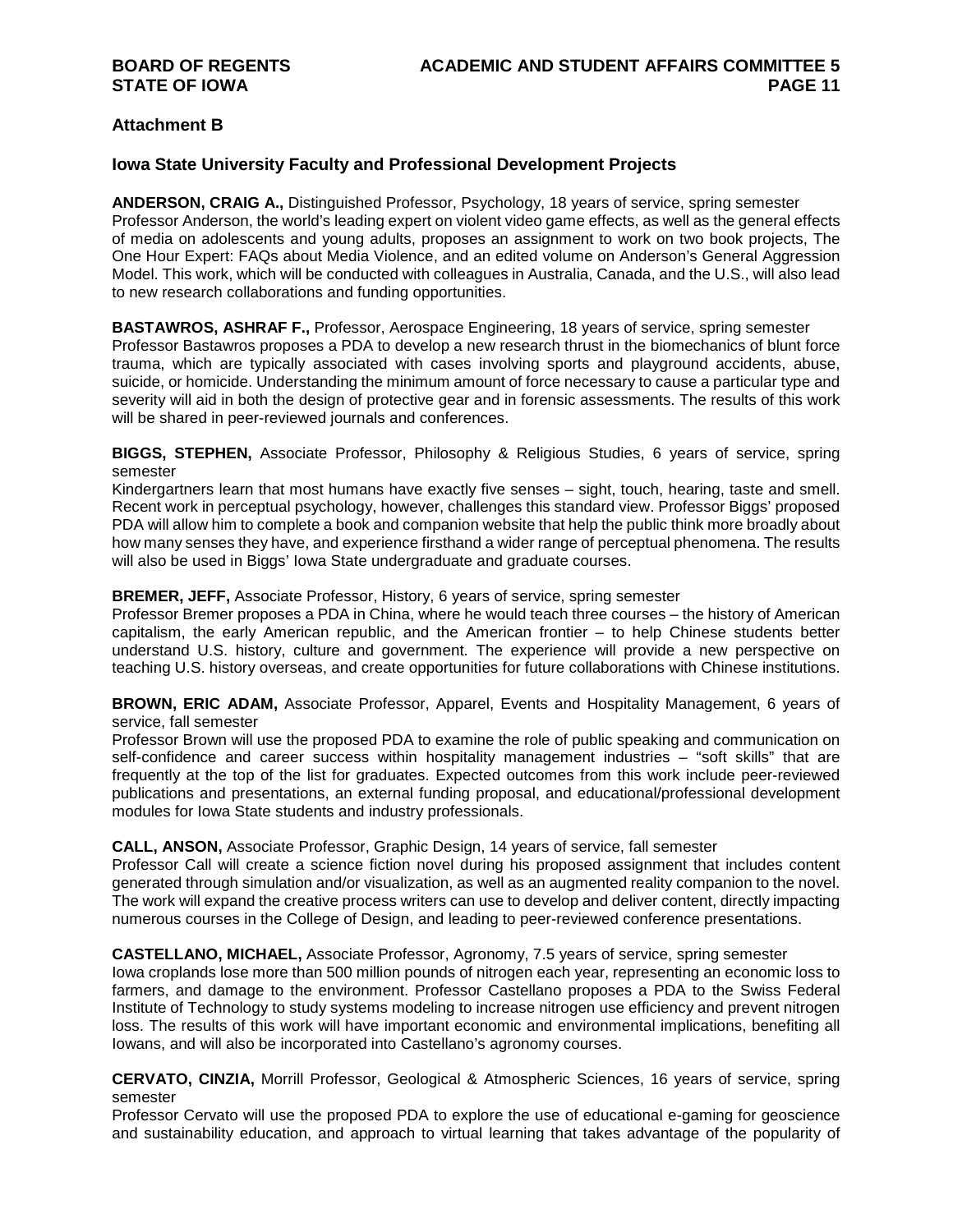computer games, makes field locations more accessible to students of all abilities, and allows for the presentation of multiple scenarios. Cervato will collaborate with colleagues in the United Kingdom in this work, and share her experience with the Tall Grass Prairie Project.

**CHU, CHRIS CHONG-NUEN,** Professor, Electrical & Computer Engineering, 18 years of service, spring semester

Professor Chu proposes an assignment to visit National Tsing Hua University in Taiwan, where he will conduct research in physical design issues related to very-large-scale integration (VLSI), the process of creating an integrated circuit by combining thousands of transistors into a single chip. Chu will develop better techniques to design VLSI circuits and systems, gain exposure to the cutting-edge semiconductor research environment, establish research collaborations, and publish his results in journals and conferences.

**CROSS, SAMANTHA NICOLE NATASHA,** Associate Professor, Marketing, 8 years of service, spring semester

Professor Cross will visit Barbados during her proposed assignment to conduct an ethnographic exploration of a unique market on the island, and to conduct a case study comparing the brand equity of two prestigious hotel brands. The findings will be incorporated into Cross' brand management course at Iowa State; result in peer-reviewed journal articles; and establish connections within the tourism and hotel industries.

**DONG, LIANG,** Associate Professor, Electrical & Computer Engineering, 10 years of service, fall semester Professor Dong proposes an assignment to visit two renowned research groups in the area of microelectromechanical systems sensors and nanomaterials. These visits will help Dong establish strong collaborations toward an international and multi-institutional Internet of Agricultural Things, and his findings will be incorporated into Iowa State undergraduate and graduate courses. He will also explore a Small Business Innovation Research grant to help commercialize moving sensor technologies.

#### **DUBISAR, ABBY M.,** Assistant Professor, English, 6 years of service, spring semester

Professor Dubisar proposes a PDA to analyze how Iowa State students brought attention to the university's role in the development of genetically modified foods in 2015. This work will be published as part of a book on food, farming and feminism that addresses rhetorical strategies used by women to make arguments about sustainability and Iowa's role in preserving an ecologically viable future.

#### **GOGGI, ALCIRA SUSANA,** Professor, Agronomy, 23 years of service, January-July (6 months)

Professor Goggi proposes a PDA to evaluate alternative insect and disease control options to protect corn and soybean seed health, food safety, and security. This work will also provide new options to address resistance management challenges, and contribute to the Iowa Pest Resistance Management Plan. Results will also be incorporated into Goggi's Iowa State courses, and better qualify her to participate in multidisciplinary teams and seek extramural funding.

**GREDER, KIMBERLY ANN,** Associate Professor, Human Development & Family Studies, 24 years of service, January-December (12 months)

Professor Greder will develop a deeper understanding of the complex factors that shape Latino family health and well-being. Greder's work will include developing manuscripts, educational materials, presentations, and trainings for extension professionals, community organizations, and students interested in community based approaches to support Latino families with low household incomes and limited English proficiency.

**GREVSTAD-NORDBROCK, THEODORE,** Assistant Professor, Community & Regional Planning, 3 years of service, spring semester

Professor Grevstad-Nordbrock proposes an assignment in Sydney, Australia to support his work in heritage preservation planning. The experience will create a better understanding of how governmental preservation policies unintentionally drive gentrification and residential displacement, and lead to recommendations on updating policies to be more equitable. Students in Iowa State's new Preservation and Cultural Heritage program will also benefit from greater exposure to preservation policies in other nations, as well as study abroad opportunities.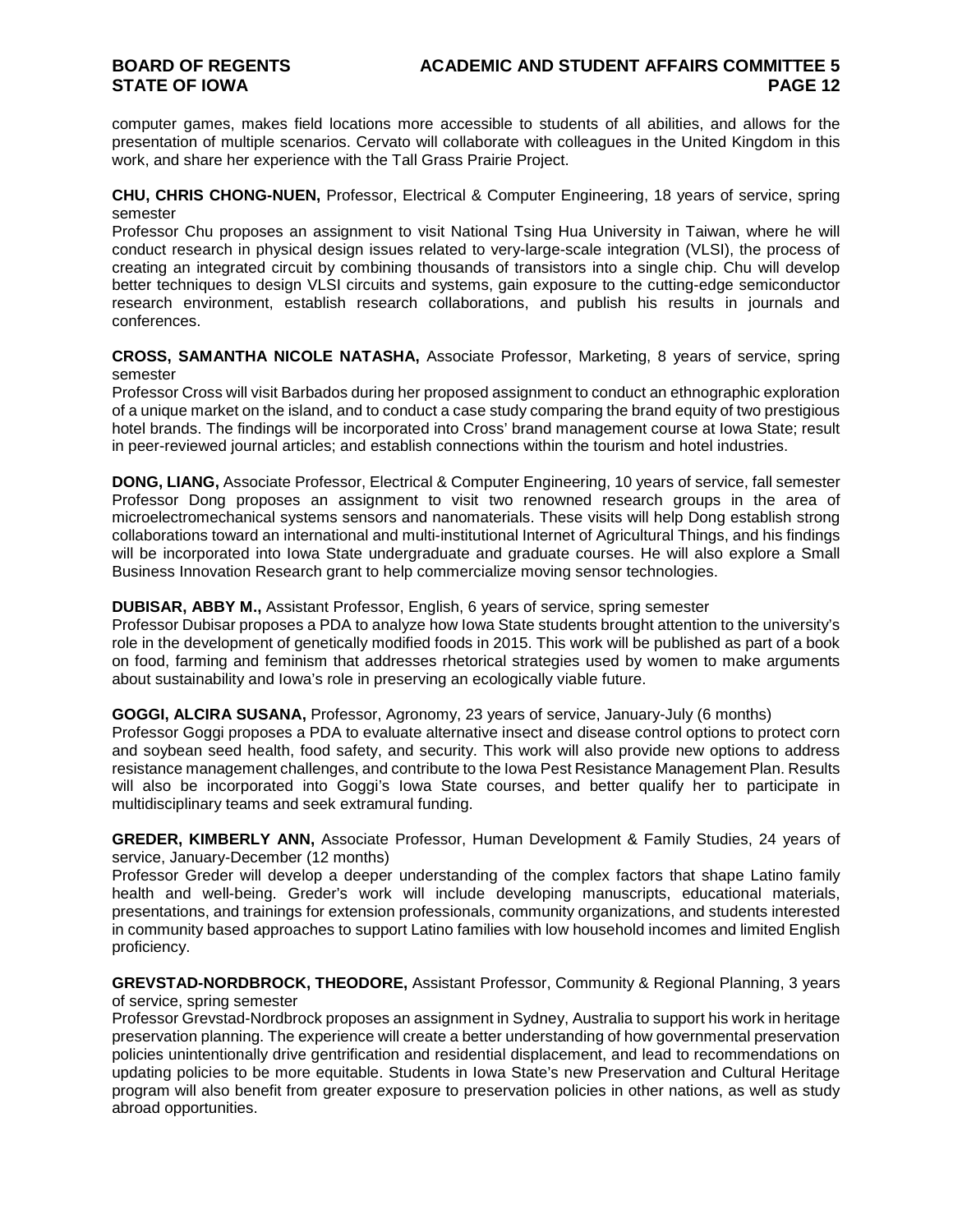**HAN, GANG,** Associate Professor, Greenlee School of Journalism & Communication, 8 years of service, full academic year

Professor Han will visit Hong Kong and Beijing during the proposed PDA, analyzing how mainstream media outlets in China have portrayed products that are made in the U.S. compared with those made in China. This work will lead to better understanding of how international public opinion and public relations are shaped by mass media in globalized markets, which is particularly important for Iowa agricultural and manufacturing exports.

#### **HILLIARD, KATHLEEN,** Associate Professor, History, 9 years of service, full academic year

Professor Hilliard will use her proposed PDA to continue researching her second book, *Bonds Burst Asunder: The Revolutionary Politics of Getting By in Civil War and Emancipation, 1860-1867*, which examines how ordinary southerners came to create capitalism and freedom out of the ruins of the wartime Confederacy. The book is expected to attract a broad reading audience, and result in significant interest at academic conferences.

#### **HUANG, XIAOQIU,** Professor, Computer Science, 17 years of service, full academic year

The proposed PDA will allow Professor Huang to lead a team of investigators from multiple institutions to conduct research and develop a large-scale grant application for finding lineage-specific genes in thousands of fungal genomes, and better understanding their evolution and function. The computational techniques and biological knowledge from this work will also be incorporated into Huang's undergraduate and graduate courses.

**KIM, SANG W.,** Associate Professor, Electrical & Computer Engineering, 14 years of service, spring semester

Professor Kim proposes an assignment to develop new spectrum-sensing technology for cognitive radios, a new form of wireless communication that enables greater efficiency of the radio spectrum by detecting which channels are in use, and which are not, allowing users to access unused spectrum while minimizing interference. The research findings will be used to create new course materials, funding proposals, and has the potential to provide low-cost Internet access to rural areas in Iowa.

#### **KREISER, PATRICK M.,** Associate Professor, Management, 3 years of service, fall semester

Professor Kreiser will travel to Indiana University's Kelley School of Business during his proposed assignment. The Kelley School is the world's top ranked program for entrepreneurship research, and the top U.S. public university program at both the undergraduate and graduate levels. Kreiser's visiting appointment will allow him to explore best practices that can be incorporated in Iowa State's new entrepreneurship degree programs.

#### **KRIER, DANIEL A.,** Associate Professor, Sociology, 13 years of service, spring semester

Professor Krier will use the PDA to conduct research for his book project, *Economic Theology: The Religious Foundations of Capitalism*, which examines religiously legitimated systems of belief that align economic value with moral values. The book will be the foundation of additional work in the future, including research with Iowa State colleagues into changing economic, political and social culture changes in Iowa and the Midwest.

#### **LENCE, SERGIO HORACIO,** Professor, Economics, 24 years of service, spring semester

Professor Lence's proposed PDA includes developing a model to better understand the drivers of agricultural productivity, examine the relative contribution of these drivers to productivity, and explore ways to improve productivity measures in the most efficient manner. Lence will conduct his research at the Food and Agriculture Organization of United Nations, in Rome, as well as institutions in Spain and the Netherlands. The results will result in publications and external funding proposals, and be used in Iowa State economics courses.

#### **LIU, HAILIANG,** Professor, Mathematics, 15 years of service, full academic year

Professor Liu will design, analyze, and numerically validate high order algorithms to simulate complex systems in selected application areas, including particle aggregation and drift-diffusion dynamics in biological channels. The results will be used in ongoing interdisciplinary particle-fluid research at Iowa State, as well as benefit faculty and students through educational and research opportunities.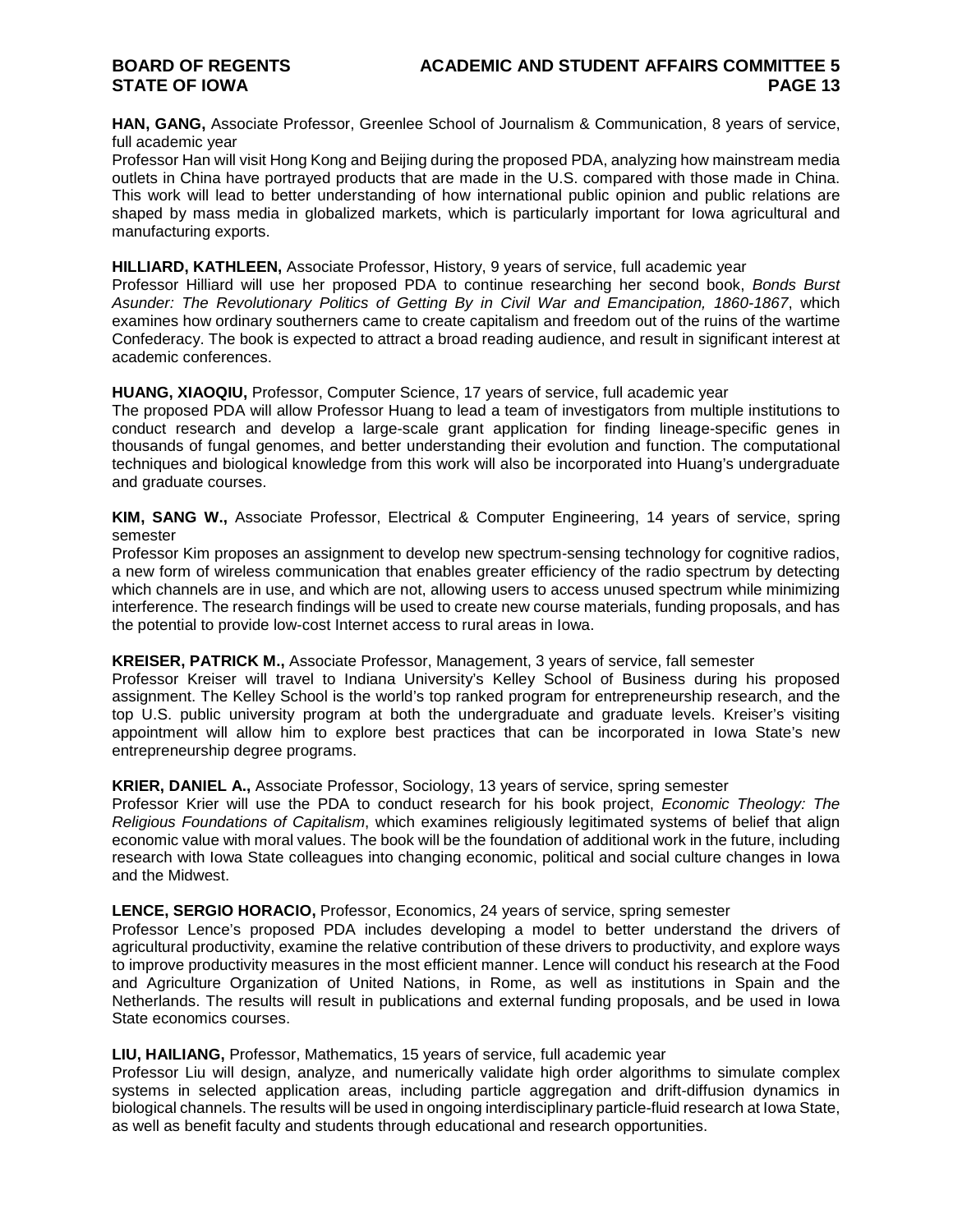#### **MADON, STEPHANIE,** Professor, Psychology, 18 years of service, fall semester

Professor Madon will use the proposed PDA to examine field-based conditions related to firearm fired cartridge case comparisons that may increase human judgment error in the forensic sciences. This work, which has been supported by the National Science Foundation and the U.S. Department of Justice, will also provide opportunities for Iowa State post-doctoral fellows and graduate students, and educate undergraduate students with interests in law enforcement, psychology, and forensics.

#### **MCQUEENEY, ROBERT,** Professor, Physics & Astronomy, 13 years of service, fall semester

The need for smaller and more powerful computers that consume less energy will require the development of new materials to eventually replace silicon. Professor McQueeney's PDA will use the neutron scattering facilities at the Australian Nuclear Science and Technology Organisation to study potential manganesebased spintronics materials (materials that help transport magnetic information). The results will be reported in scientific journals, and will lead to new research funding proposals.

#### **MEISSNER, CHRISTIAN,** Professor, Psychology, 4 years of service, full academic year

Professor Meissner conducts research and is an internationally renowned expert on effective interviewing, interrogation, and credibility assessment in law enforcement, military, and intelligence contexts. Meissner will use the proposed PDA to study the psychological factors that produce miscarriages of justice within the criminal justice system, and develop a humane, legal, and evidence-based model of interrogation.

#### **MIGUEZ, FERNANDO EZEQUIEL,** Associate Professor, Agronomy, 7.5 years of service, full academic year

Increasing demands for food, feed, fiber and fuel, and the challenge of a changing climate, are threatening the sustainability of agriculture and the preservation of natural resources. Professor Miguez will visit the Research Institute for Natural Resources and Agroecology in Argentina during his proposed PDA, where he will apply crop and soil modeling skills to new environments, and develop an improved scientific understanding of agricultural systems performance at a global scale.

#### **NAIR, AJAY,** Associate Professor, Horticulture, 6 years of service, December-May (5 months)

Professor Nair proposes an assignment in New Zealand to expand his knowledge and understanding of sustainable vegetable production, particularly in the areas of soil fertility, integrated pest management, season extension, produce quality, and production of niche vegetable crops. The results of this work will be incorporated into Nair's research and extension activities, as well as benefit Iowa State horticulture students, and Iowa fruit and vegetable growers.

#### **PARDO-BALLESTER, CRISTINA,** Associate Professor, World Languages & Cultures, 10 years of service, full academic year

Professor Pardo-Ballester will use the proposed PDA to develop a new Spanish placement test that more accurately places students by incorporating tenets common to task-based language teaching. The project is expected to improve student success in Spanish courses, and benefit test developers, researchers, the department and university, and other institutions with the for a more accurate placement exam.

#### **RAJAN, HRIDESH,** Professor, Computer Science, 12 years of service, fall semester

Professor Rajan's research is focused on improving software quality and programmer productivity by developing and refining computer programming languages. Rajan proposes a PDA to the University of Bristol in the United Kingdom to develop and international collaborative effort aimed at accelerating research on software code analysis for cybersecurity, including the development of an international virtual cyber infrastructure hosted at Iowa State to better and earlier detect cybersecurity problems.

#### **ROWLING, MATTHEW JAMES,** Associate Professor, Food Science & Human Nutrition, 10 years of service, fall semester

Professor Rowling proposes an assignment to develop nutritional strategies to prevent and/or ease complications from diabetic kidney disease. Rowling will work with kidney specialists in Massachusetts and South Carolina to answer several important questions critical to the understanding of diabetic complications, benefiting people with diabetes in Iowa and beyond. The results will be used in external funding proposals and manuscripts, and incorporated into a graduate course in diabetes.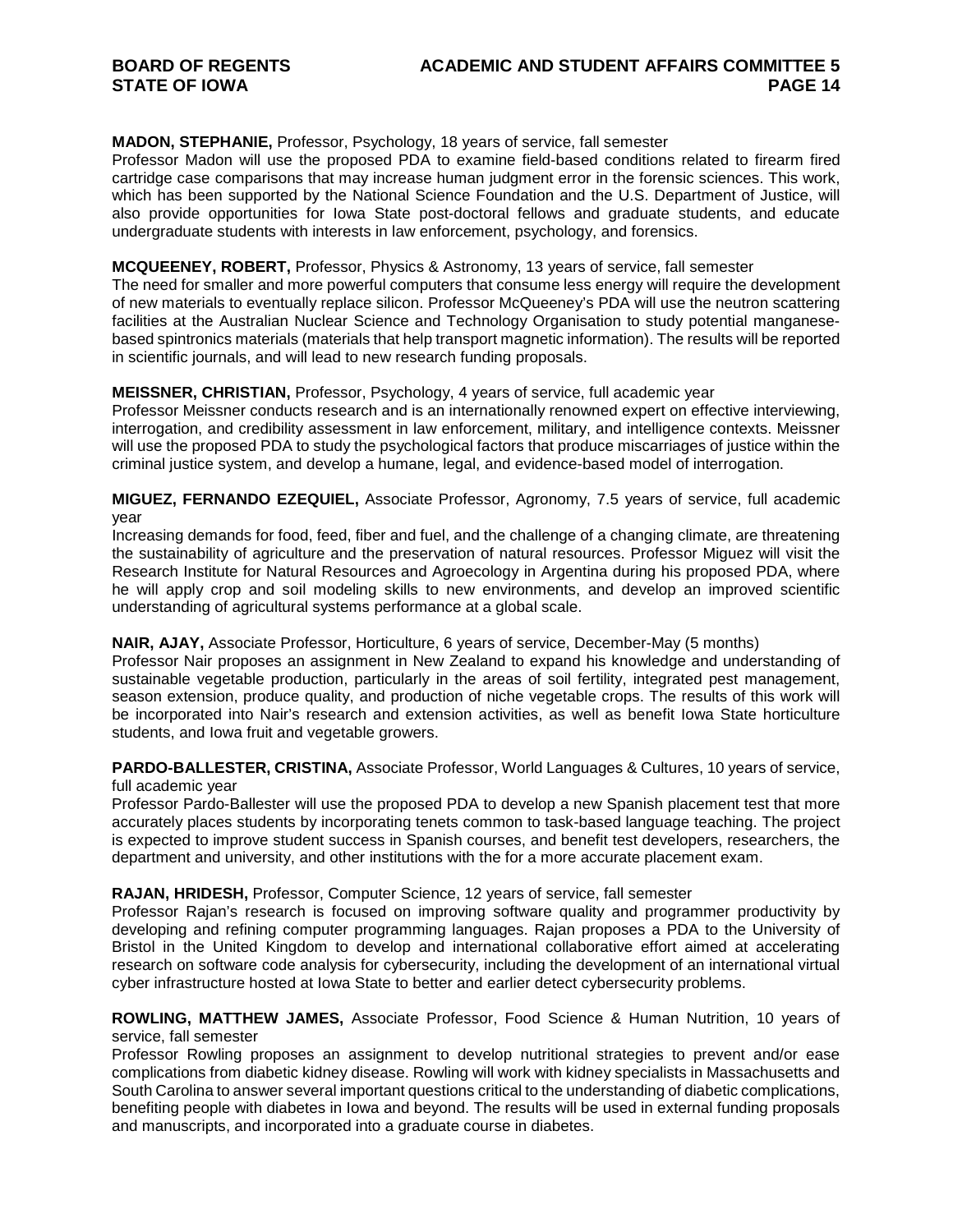**SALAS FERNANDEZ, MARIA G.,** Associate Professor, Agronomy, 9 years of service, spring semester Argentina is one of the world's most important agricultural producers and commodity exporters, with "corn belt" soils, climatic conditions, and management practices similar to Iowa. The proposed PDA will allow Professor Salas Fernandez to establish interdisciplinary collaborations in the areas of plant breeding, biotechnology, physiology, genomics, functional genomics, and agronomy; enrich the content of her Iowa State courses, and provide opportunities for ISU students to study abroad.

**SHARMA, ANUPAM,** Assistant Professor, Aerospace Engineering, 6 years of service, full academic year Unmanned aerial vehicles (UAVs) have seen an unprecedented growth in both numbers and applications. Professor Sharma proposes a PDA to address the challenges of ensuring performance in changing environments to prevent stalls, and reducing UAVs' noise signatures. Outcomes of the project include the development of an international collaborative team that can successful compete for research funding, as well as publications, patents, and additional research in the general area of UAV technology.

**SPRY, PAUL,** Professor, Geological & Atmospheric Sciences, 34 years of service, spring semester Professor Spry will study how the chemistry and geological setting of igneous rocks (formed from magmas) dictate how, why and where gold and silver tellurides form in his proposed assignment in the United Kingdom. Understanding the chemistry of tellurium and how it can be found in nature will enhance the sustainable development of solar panels, contributing to renewable energy in Iowa, and will be incorporated into Spry's undergraduate and graduate level mineralogy courses at Iowa State.

**TAN, XIAOLI,** Professor, Materials Science & Engineering, 15 years of service, spring semester Professor Tan proposes an assignment in Singapore to extend his research on lead-free piezoelectric ceramics, environmentally friendly materials that are critical in non-destructive evaluation, precision agriculture, and ultrasound medical imaging. The visit will help Tan establish research programs on ceramic films and coatings at Iowa State, expand the contents of his courses, and create research positions for undergraduate and graduate students.

**TOTH, AMY,** Associate Professor; Ecology, Evolution, AND Organismal Biology; 7 years of service; full academic year

Pollinator declines are a major area of research and public interest, as they can severely impact ecosystems and threaten our food supply. Professor Toth proposes an assignment to Argentina to develop a trans-American partnership to identify the causes of declines of honeybees and bumble bees, in order to inform the development of new management and conservation strategies. The results of this work will also help conservation efforts in Iowa, and increase Iowa State's international visibility.

**TSOU, JONATHAN**, Associate Professor, Philosophy & Religious Studies, 8 years of service, fall semester Professor Tsou's research examines the philosophy of psychiatry and its implications for the classification of mental disorders, particularly natural classes of disorders such as schizophrenia and depression that are constituted by a set of stable biological mechanisms. Tsou will use the proposed assignment to make substantial progress on a book project on natural kinds and psychiatric classification, as well as support his teaching in this area.

#### **VAZOU, SPYRIDOULA,** Associate Professor, Kinesiology, 7 years of service, fall semester

Professor Vazou proposes an assignment to visit colleagues at the University of Texas at Austin to develop large-scale classroom-based physical activity programs, and to develop instructional videos for the *Move for Thought* program that will be included in the methods course for elementary education students at Iowa State. Her work will also be shared with practicing educators across Iowa through Team Nutrition, the Iowa Department of Education, and ISU Extension and Outreach.

#### **WANG, JIGANG, PROFESSOR,** Physics & Astronomy, 9 years of service, fall semester

Professor Wang will use the PDA to address the challenges of pushing the switching speed-limit and integration density in logic and memory devices into the terahertz and sub-20 nanometer regime, which underlies the entire field of information processing, recording, storage, and communication. This work will help make Iowa State the birthplace for a new discipline of non-equilibrium quantum microscopy research, leading to significant funding and visibility for the university.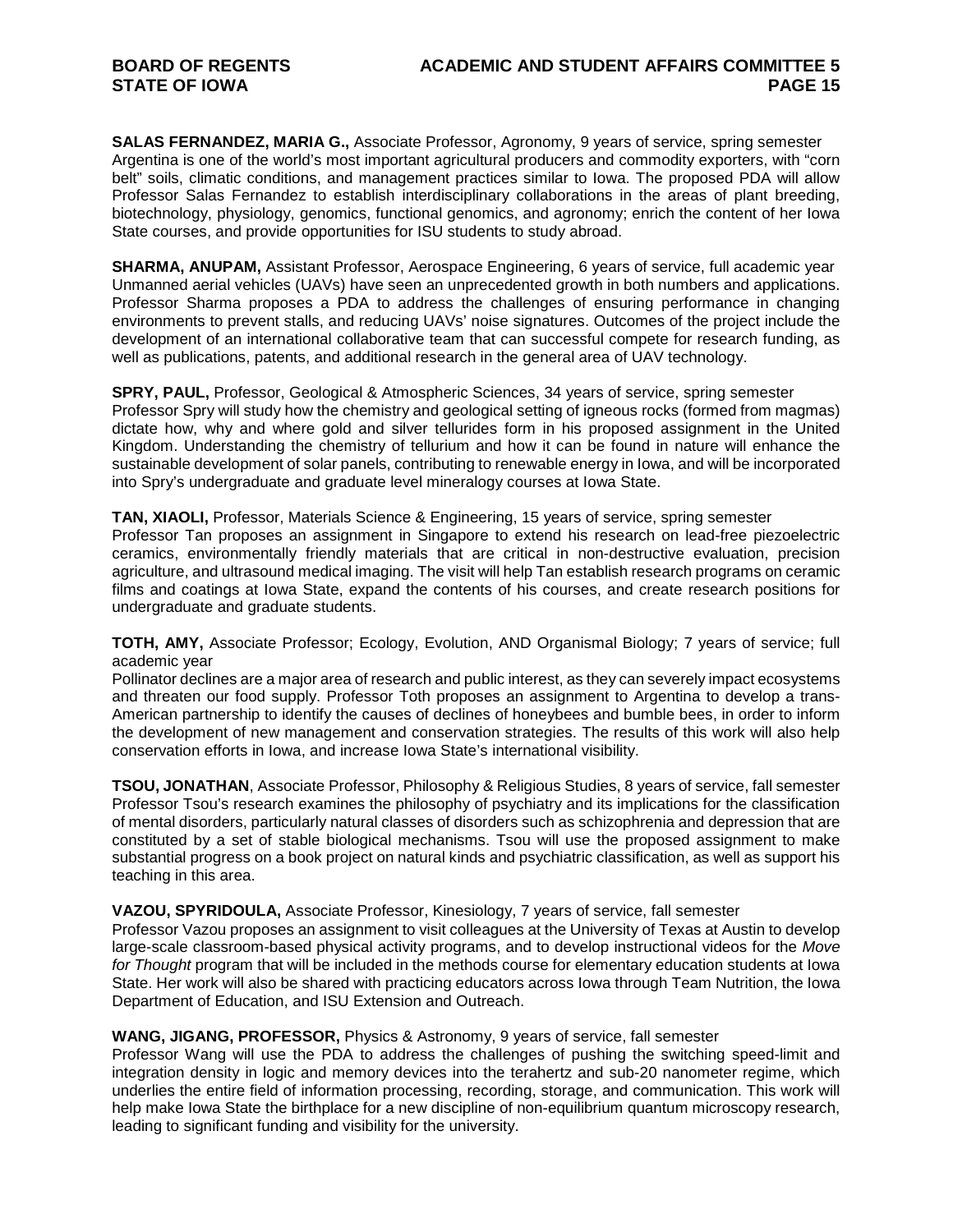**WANG, KEJIN,** Professor; Civil, Construction and Environmental Engineering; 17 years of service; full academic year

Professor Wang will use her PDA to explore national and international collaborations in the areas of ultrahigh strength, high resilience concrete, and concrete thinning. The results of this work will be incorporated into Wang's Iowa State concrete courses; into her current work on ultra-high performance fiber reinforced concrete for blast and fire resistance; and result in large, collaborative research proposals.

#### **WANG, QIAN,** Associate Professor, Accounting, 8 years of service, fall semester

Professor Wang's proposed assignment will be used to examine auditor independence, which affects the quality of the auditing process; and also how the financial expertise of chief executive officers and chief financial officers affects the outcome of initial public offerings (IPOs). The results of Wang's work will be published in high quality journals, be incorporated into Iowa State accounting courses, and lead to new research projects.

**WEBER-FEVE, STACEY,** Associate Professor, World Languages & Cultures, 11 years of service, full academic year

Professor Weber-Feve proposes a PDA to complete a book project, Restaging Comedy: Comic Play and Performance in Women's Contemporary Cinema in France, the first of its kind to explore a specialized examination of women's roles in the evolution of French cinematic comedy. Weber-Feve will also use material generated for the book to develop undergraduate courses at Iowa State, of interest to the fields of film studies, women's and gender studies, and cultural studies.

#### **WOLTERS, TIMOTHY,** Associate Professor, History, 8 years of service, full academic year

Professor Wolters, an expert on how humans adopt and use new information technologies, proposes a PDA to study the 1923 Honda Point naval disaster, which killed 23 sailors, destroyed seven ships, and was the worst naval disaster in American history. Wolters will examine why officers ignored information from their new on-board radio-navigation systems, which accurately reflected the danger, in favor of conflicting information from an older navigational method known as dead-reckoning.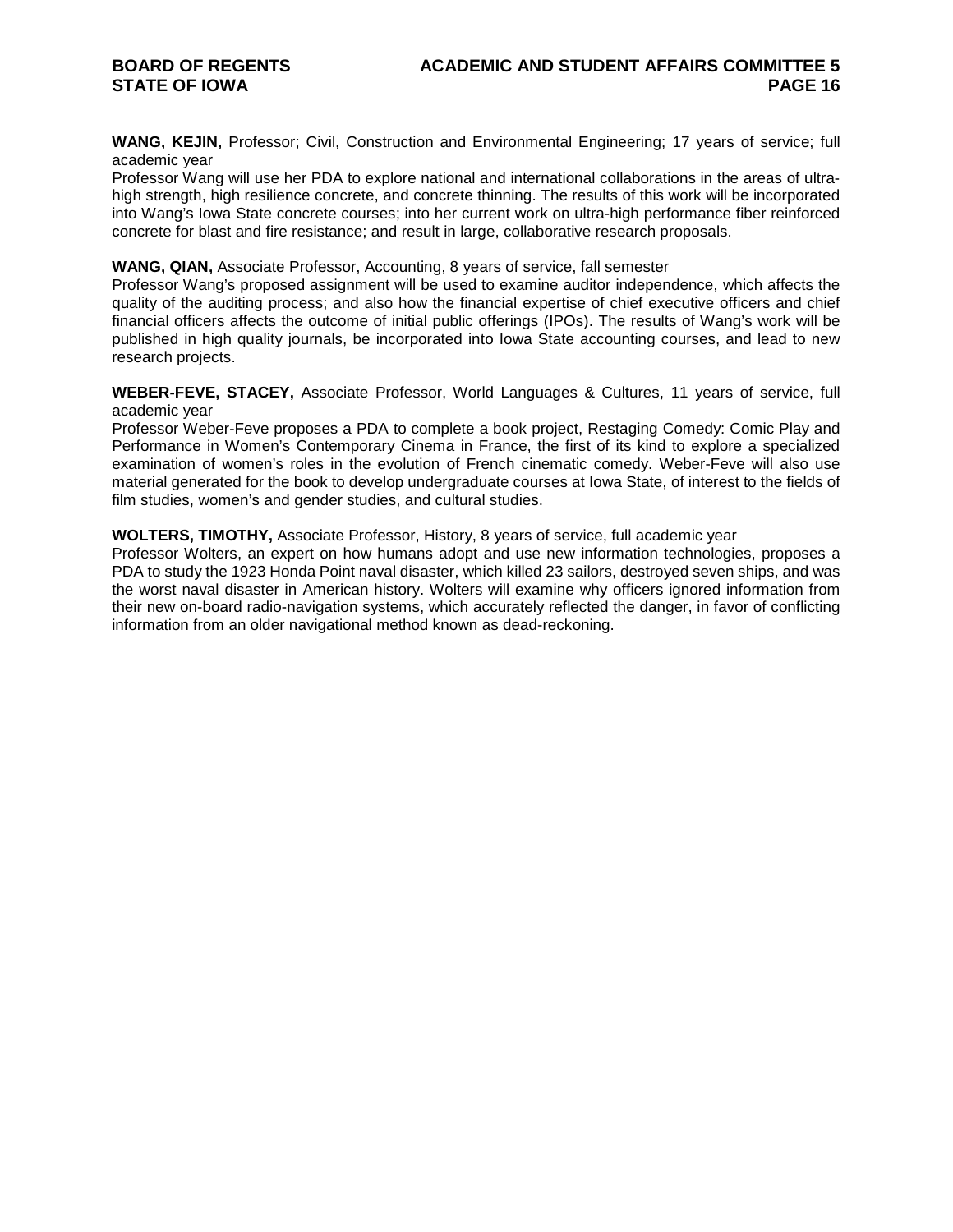## **Attachment C**

#### **University of Iowa Faculty and Professional Development Projects**

#### **AYATI, BRUCE**, Professor, Mathematics, 10 years of service, spring semester

*Title:* Multiscale modeling and simulation of bone tissue engineering and drug delivery systems. During the period of the PDA, Prof Ayati will work with Prof. Aliasger Salem and his laboratory in the College of Pharmacy. The focus will be on understanding and creating mathematical and computer representations of intracellular processes involved in tissue engineering and drug delivery, with a focus on orthopedic systems such as bone and cartilage. Prof Ayati's expertise is in the modeling and simulation of cellular and multicellular processes, including intercellular signaling, and in coupling those processes to ones at the tissue or mechanical scale. Gaining expertise at a lower scale is expected to significantly enhance the predictive capabilities of Prof Ayati's simulations. The expected outcomes are computer simulations that more accurately represent the biomedical systems, with the eventual goal of simulations suitable for patientspecific medicine or the computer-aided design of pharmacological delivery. These will have direct societal benefits to Iowa and beyond, and will provide students at Iowa, in subjects ranging from introductory calculus to numerical analysis, with examples taken from contemporary areas of application.

#### **BELLI, MERIAM N**, Associate Professor, History, 9 years of service, spring semester

*Title:* Manuscript Writing and Editing: Death in Transit

Professor Belli will be using her PDA to complete a book manuscript, entitled 'Death in Transit,' derived from the research that she conducted in 2016-2017, and building on a first rough draft that she will be writing in 2017-2018. The proposed outcome of this PDA is the submission of Professor Belli's second book manuscript for publication. Professor Belli's work is beneficial to her courses, which touch upon European-Middle Eastern relations; mobility and migration; Diaspora; the intersection of religion and politics; and political loyalties and identity in Europe and the Middle East. The question of inclusion/exclusion of religious minorities, and the question of civil rights are of great pedagogical importance. Professor Belli's work stresses global connections among different societies and religions. Thus, her work contributes to an ecumenical and wide-ranging understanding of mobility, modern life, and death. Her work stresses global connections among different societies and religions, which is a great value for Iowa, whose population has become increasingly diverse over the past decade.

#### **\*BERG, MARK T**, Associate Professor, Sociology, 4 years of service, fall semester

*Title:* Acute Environmental Stressors and Biological Dysregulation in Adulthood: A Life Course Appraisal The societal burden of age-related chronic disorders continues to grow. Research suggests that exposure to acute stressors increases inflammatory and metabolic risk, leading to the onset of chronic disease. Prof Berg will examine the pathways that connect stressful experiences across the life-course to biological dysregulation in adulthood. He will collaborate with colleagues at the University of Georgia to examine longitudinal data on the health profiles of young adults. Prof Berg will develop new data constructs conduct multivariate analyses. The project will yield two manuscripts that he will submit for peer review at reputable academic journals. The award time will also allow Prof Berg to develop a program of research on the social determinants of health and enrich his teaching. By incorporating this research into his course materials, students will learn about the health implications of acute stressors. The findings will inform prevention efforts focused on the social origins of chronic disease across the life-course, particularly programs tailored to improve the quality of life of at-risk populations.

#### **BERN-KLUG, MERCEDES E**, Professor, Social Work, 13 years of service, fall semester

*Title:* Post-Baccalaureate Certificate in Long-term Care Social Work

This proposal is submitted with the intention of improving care provided to nursing home residents in Iowa and in the USA. Social work professor, Prof Bern-Klug (who also coordinates the UI Aging & Longevity Studies Program for undergraduates who want to specialize in working with older adults) proposes to develop the country's first post-baccalaureate online certificate in long-term care social work. The content in the certificate will focus on the provision of psychosocial care for emotional and interpersonal challenges often faced by nursing home residents. Objectives include recruiting and working with a national advisory committee to decide certificate core content, developing and pilot testing three content modules, and developing a strategic plan to market the certificate in Iowa and in the USA. This proposal is one step toward better care in nursing homes, and builds on the demonstrated strengths of Prof Bern-Klug's decades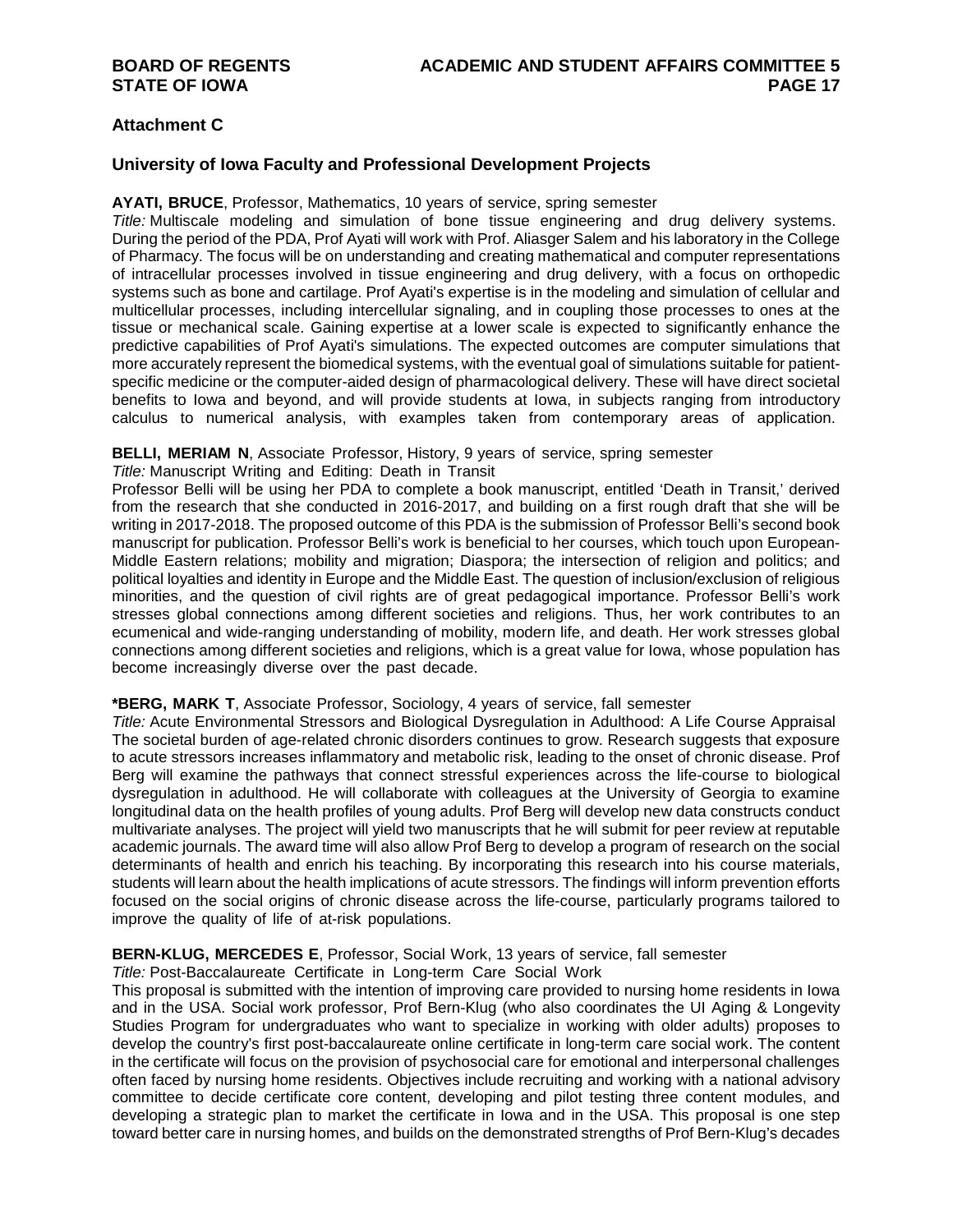of scholarship and leadership in gerontological social work, the UI School of Social Work's track record of successful distance education, and other major aging-related resources at the University of Iowa.

**CASTELLANOS, HORACIO**, Associate Professor, Spanish and Portuguese, 6 years of service, fall semester

*Title:* Research for a novel on Central American Immigrants in the US

Prof Castellanos will complete research for his next book. The novel will be focused on Central American immigrants in the United States. It will contain stories that show the cultural patterns immigrants bring from their own countries and how they try to adapt, not always successfully, to the American culture —and the identity crisis related to this process. The project will address three main topics: 1) the savage violence of Central American gangs, its expansion to some American cities and the traumas suffered by its victims; 2) the systematic aggression and peril of their lives that those who come illegally suffered when crossing Mexican territory at the hands of authorities and organized crime; 3) the crisis of many Central American institutions and the destruction of community networks that force people to leave their countries. Through this work Professor Castellanos will shed new light, from a creative literary perspective, on a current social phenomenon with huge political and humanitarian consequences. The research will also result in an undergraduate course on Central American Immigrants in the USA.

**CHAN, KUNG-SIK**, Professor, Statistics & Actuarial Science, 26 years of service, spring semester *Title:* Big Time-Series Analysis

With the advance of sensor technology, it is increasingly feasible to deploy a large number of sensors with which to measure the state of a dynamical system over a sustained period, resulting in high-dimensional time-series (big time-series) data. Big time-series data may be useful for revealing the dynamics of an underlying activity, e.g., electroencephalography (EEG) data may be useful for detecting abnormal brain activities or using position, velocity, acceleration data to classify the action of a subject into walking, jogging, biking, etc. In practice, the dynamics of a system (as performed by a subject) may be known to belong to one of a few types (e.g., walking, jogging or biking), and it is desirable to classify the actual dynamics into one of the known types, with big time-series data. Prof Chan proposes to develop new, efficient methods for classification and outlier detection with big time-series data. The proposed work enhances teaching related to time-series analysis and statistical inference with big data. Moreover, the developed methodologies will add to the toolkit of big time-series analysis in diverse scientific and quantitative applications.

**CHEATUM, CHRISTOPHER**, Associate Professor, Chemistry, 14 years of service, fall semester *Title:* Design and Implementation of Accelerated 2D IR Spectroscopy

Two-Dimensional Infrared (2D IR) spectroscopy is a powerful tool for characterizing complex chemical systems. Prof Cheatum has pioneered the application of this technique to study the motions of proteins. He has developed a new approach that will accelerate his experiments by at least a factor of 10, which will enable new experiments and new collaborations that are not currently possible. He plans to redesign his apparatus to incorporate this new approach, which will enable new research directions that will yield new opportunities for federal research funding and raise the profile of the University of Iowa. This work will be an important opportunity for students to build a one-of-a-kind instrument. Professor Cheatum will also develop materials for courses based on this work to teach students about the construction of state-of-theart laser instrumentation.

**CURTO, ROXANNA N**, Associate Professor, French and Italian, 6 years of service, fall semester *Title:* Sporting Identities: Global Sports and National Cultures in French and Francophone Literature A PDA would allow Prof Curto to work on her book, "Sporting Identities: Global Sports and National Cultures in French and Francophone Literature," the first comprehensive study of the representation of sports in literature from the French-speaking world. This study examines aspects of physical culture—such as exercise, leisure and sports—in literature written in French from Europe, the Caribbean, Africa and North America, including texts about soccer in France and Africa, hockey in Canada, the Tour de France, Senegalese wrestling and the Olympic games. Prof Curto illustrates how sports competitions are often used as allegories for cultural contact and conflict, for the aesthetics of writing and literature, and for the construction of national identities in opposition to other social formations, in order to show the fundamental role of sports in post-colonial body politics, nation-building, and the creation of collective imaginaries. This topic relates closely to a popular lecture course that she teaches, "Global Sports and National Cultures,"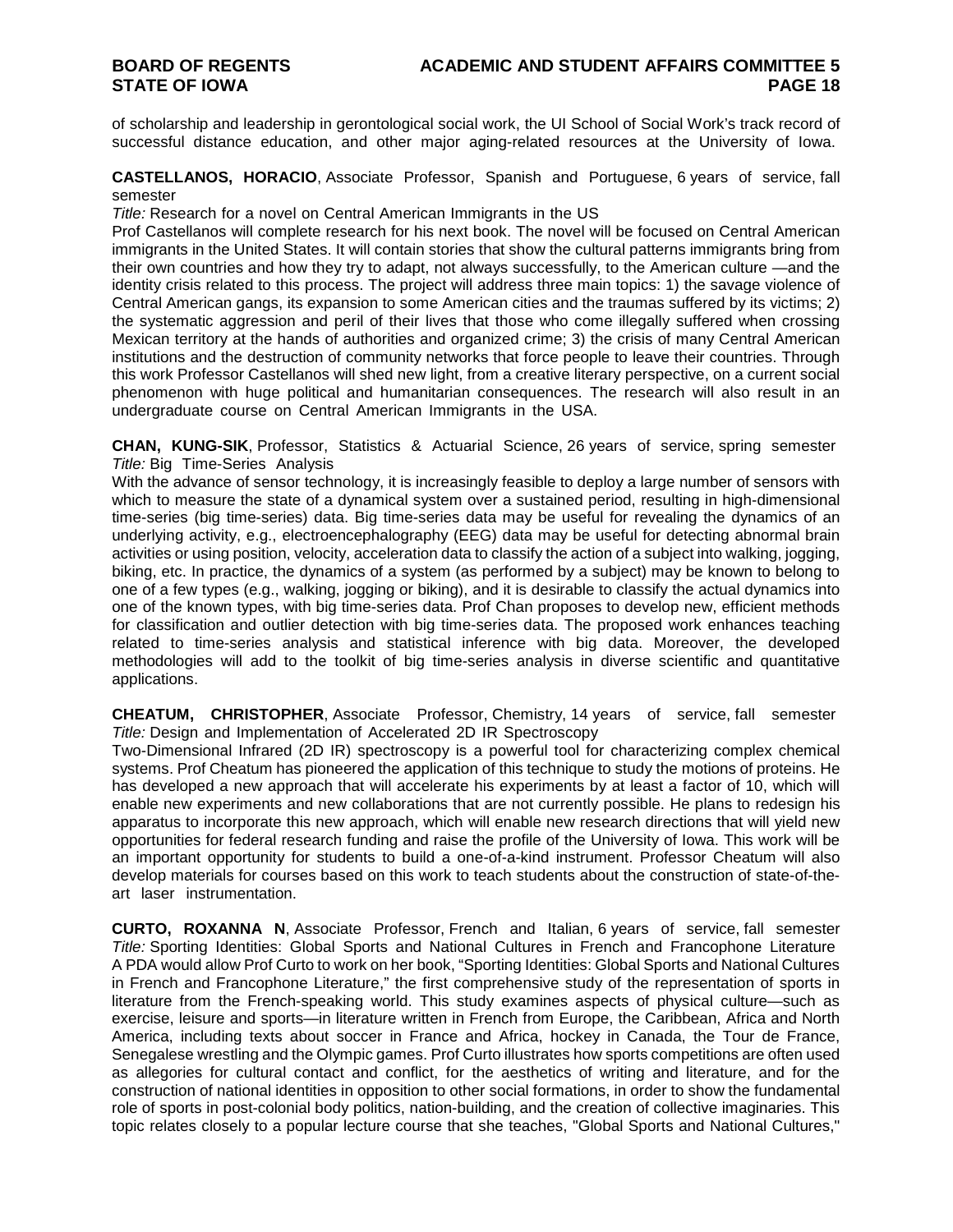which counts towards the General Education requirement in "International and Global Issues."

**DAILEY, MICHAEL E**, Associate Professor, Biology, 21 years of service, fall semester *Title:* Developing new imaging skills to study the behaviors of glial cells during brain development in living mice

Prof Dailey will utilize the PDA to develop new imaging skills to study the behaviors of cells during brain development in living mice. The new knowledge will contribute to a better understanding of the mechanisms of normal and abnormal brain development, especially relating to stroke, alcohol abuse during pregnancy, and environmental factors (including pesticides) that are risk factors for autism spectrum disorders, topics that are directly relevant to citizens of the State of Iowa. The PDA will enable Prof Dailey to expand underutilized capabilities of a multiphoton laser microscope located within the Biology Department's Carver Center for Imaging. The new skills will enable Dr. Dailey to train post-docs and graduate students in the methodology, collect data to complete an existing research project, obtain new pilot data supporting new extramural grant applications, and expand research capabilities to facilitate collaborative research projects with other scientists on and off campus. Prof Dailey will incorporate the new knowledge in teaching undergraduate students in the newly established Neuroscience major.

**DALRYMPLE, KAJSA E**, Associate Professor, Journalism & Mass Communication, 6 years of service, fall semester

*Title:* Identifying Influential Iowans: Exploring the role of opinion leadership on decision-making among Iowa farmers

The increased threat of severe storm events and flooding in Iowa has caused public officials, academics and citizens to question how to avoid such future disasters. However, in search for answers, the previously complementary relationship between farming and environmentalism has shifted, and heated debates in media outlets have pitted Iowa farmers against legislators, educators, and even their own neighbors. This has created an ideal situation for exploring the impact of communication on farmers' perceptions of sustainability and the impact of land management practices on our water quality. In a series of forums with land managers, this project will collect data about the ways that farmers choose to adopt or reject sustainable agriculture practices. During these focus groups, participants will converse with one another and interact with a game-like land management simulation program that shows the impact of management decisions across climate scenarios. Results will show the impact of farming decisions on water resources in the Corn Belt as well as create a number of opportunities for students to interact with community partners and gain important research experience in the field.

**DOWLING, DAVID O**, Associate Professor, Journalism & Mass Communication, 5 years of service, fall semester

*Title:* Immersed: Narrative Journalism in the Digital Age

Nonfictional and journalistic narrative in the digital age has never seen a larger and more versatile canvas than during the current digital revolution. Prof Dowling will examine the online world's recent embrace of immersive, textured digital media products foregrounding descriptive narrative that emphasizes intimacy and authorial subjectivity. Contrary to allegations that increasing internet use has deprived the culture of narrative, new digital journalism has sparked a renaissance in deep reading and viewing associated with the literary mind. Dowling argues that improved digital design immerses rather than distracts readers, unleashing the power of narrative as perhaps the most crucial link to our humanity. Students and scholars specializing in digital media will benefit from learning that the online ecosystem is not awash with indistinguishable forms. The multimedia feature, on-demand documentary television series, branded digital documentaries, interactive online documentaries, and podcasting have risen to prominence in longform journalism's narrative renaissance. Deep reading is now thriving more than ever online.

#### **\*ESPINOSA, MARIOLA**, Associate Professor, History, 4 years of service, fall semester

*Title:* Fighting Fever in the Caribbean: Medicine and Empire, 1650-1902

Over the past few decades, historians of the Caribbean have reached the consensus that, from the demographic collapse of native populations to the successes of some of the world's earliest anti-colonial revolutions, pivotal moments turned on the presence and power of microorganisms. Professor Espinosa's work looks at how medicine—the human generation, diffusion, acceptance, and application of medical knowledge about the distinctive disease environment of the region—was as important to the course of historical events in the Caribbean, as the diseases themselves. This will result in a book of Medical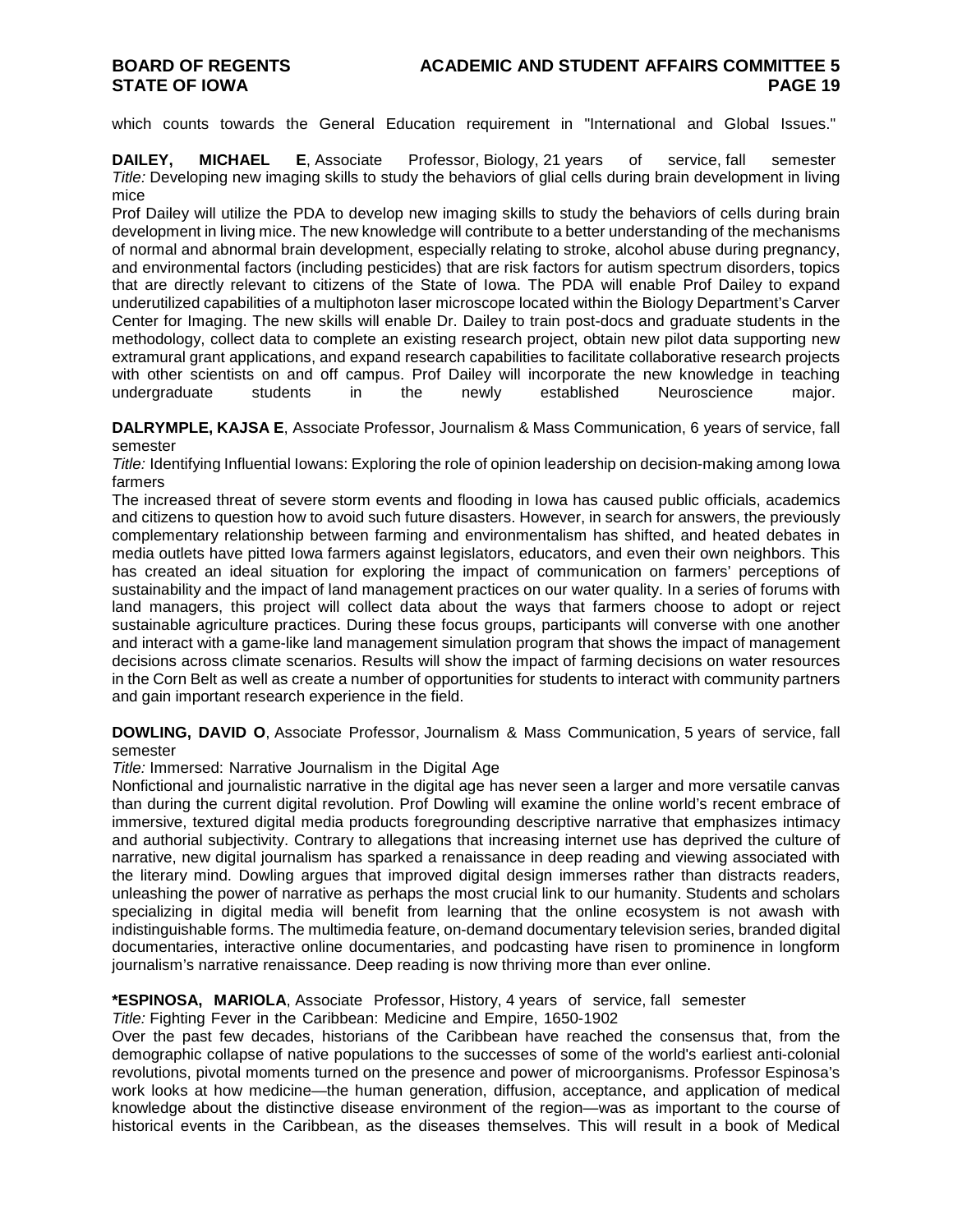Humanities that explores how both yellow fever and the ways in which people understood the disease combined to affect the struggle for empire in the region, the product of which yielded the multilingual, multicultural, multinational Caribbean of today. It will also generate new material for integrating multidisciplinarity into undergraduate courses in History and Global Health Studies.

**FORBES, ANDREW A**, Associate Professor, Biology, 7 years of service, fall semester *Title:* Discovering new diversity in our own backyards

Professor Forbes will use his PDA to collect critically important new biodiversity data and develop new resources for teaching. Specifically, he will: 1) collect and identify the many hundreds of species that make up the staggeringly diverse, yet largely unknown, communities of parasitic wasps associated with North American oak galls and 2) use this research project to develop new interactive teaching modules for his large lecture ecology course. Parasitic wasps are the most diverse of all animals, and oak galls represent a promising system to understand parasitic wasp diversity, evolution, and economic importance. The resulting work will lead to new funding opportunities for Forbes' research lab, including a planned submission to the National Science Foundation. This work will benefit undergraduate students in Biology and Environmental Sciences via the improvement of the core Ecology course. Parasitic wasps are important potential biological control organisms for almost all agricultural pests, but they are also among the least well studied of animals, so this work promises to provide new insight into potential avenues for pest control.

**FORBES, TORI M**, Associate Professor, Chemistry, 7 years of service, spring semester *Title:* Exploring the basic chemistry of neptunium in aqueous solutions Neptunium is a long-lived radioactive element that forms in kilogram quantities during the burn-up of uranium dioxide fuels for use in commercial nuclear reactors. As neptunium is a man-made element, even its basic chemical properties in water are still poorly understood, leading to difficulties regarding radiochemical separations, corrosion and safe storage of spent nuclear fuel, and modelling environmental transport properties. Professor Forbes is currently investigating the basic chemistry of neptunium, specifically focusing on the fundamental chemistry of neptunium encapsulated by larger organic molecules. For this PDA, Professor Forbes will work collaboratively with Argonne National Laboratory to investigate the basic chemistry of neptunium, publish several manuscripts in peer reviewed journals, present findings at national and international meetings, and submit competitive renewals for continued grant funding. This award will benefit students at the University of Iowa through a strengthen relationship with Argonne National Laboratory. More generally, the award will benefit society through advancements in reprocessing of nuclear materials.

**GHOSH, JOYEE**, Associate Professor, Statistics & Actuarial Science, 7 years of service, fall semester *Title:* Robust Bayesian Variable Selection

Professor Ghosh will develop new methods and algorithms for prediction and variable selection. It is common to have datasets with many predictor variables that help in predicting a response variable. Usually a small fraction of the predictor variables are useful for prediction. The problem of identifying them is called variable selection. Many applications in the biomedical sciences produce big datasets, leading to computational challenges in variable selection. Professor Ghosh will develop Bayesian variable selection methods that provide more stable prediction in the presence of unusual observations for such datasets, which could benefit society. This research involves a technique called Bayesian model averaging, which improves prediction, by combining predictions from several models. A graduate student will work on this project under the supervision of Professor Ghosh. This PDA is expected to result in one or more papers and generate new topics for Professor Ghosh's graduate courses. It will also help in completing the goals of an ongoing grant from the National Science Foundation in a timely manner, and lead to ideas for grant proposals in the future.

#### **GIDAL, ERIC**, Professor, English, 21 years of service, fall semester

*Title:* Biblio-stratigraphy: Experiments in Ecocritical Book Studies

Professor Gidal will use his PDA to research and compose two articles related to a larger project of "bibliostratigraphy." This work combines material book studies, digital geospatial analysis, and environmental history. He will complete a comparative study of the Encyclopédie of Denis Diderot and Jean le Rond d'Alembert (published 1751-1772) and Jean-Jacques Rousseau's epistolary novel Julie, ou La Nouvelle Héloïse (1761). He will also produce a study of Scottish musical miscellanies from the eighteenth and nineteenth centuries. In both cases, he will demonstrate new methods for understanding print technologies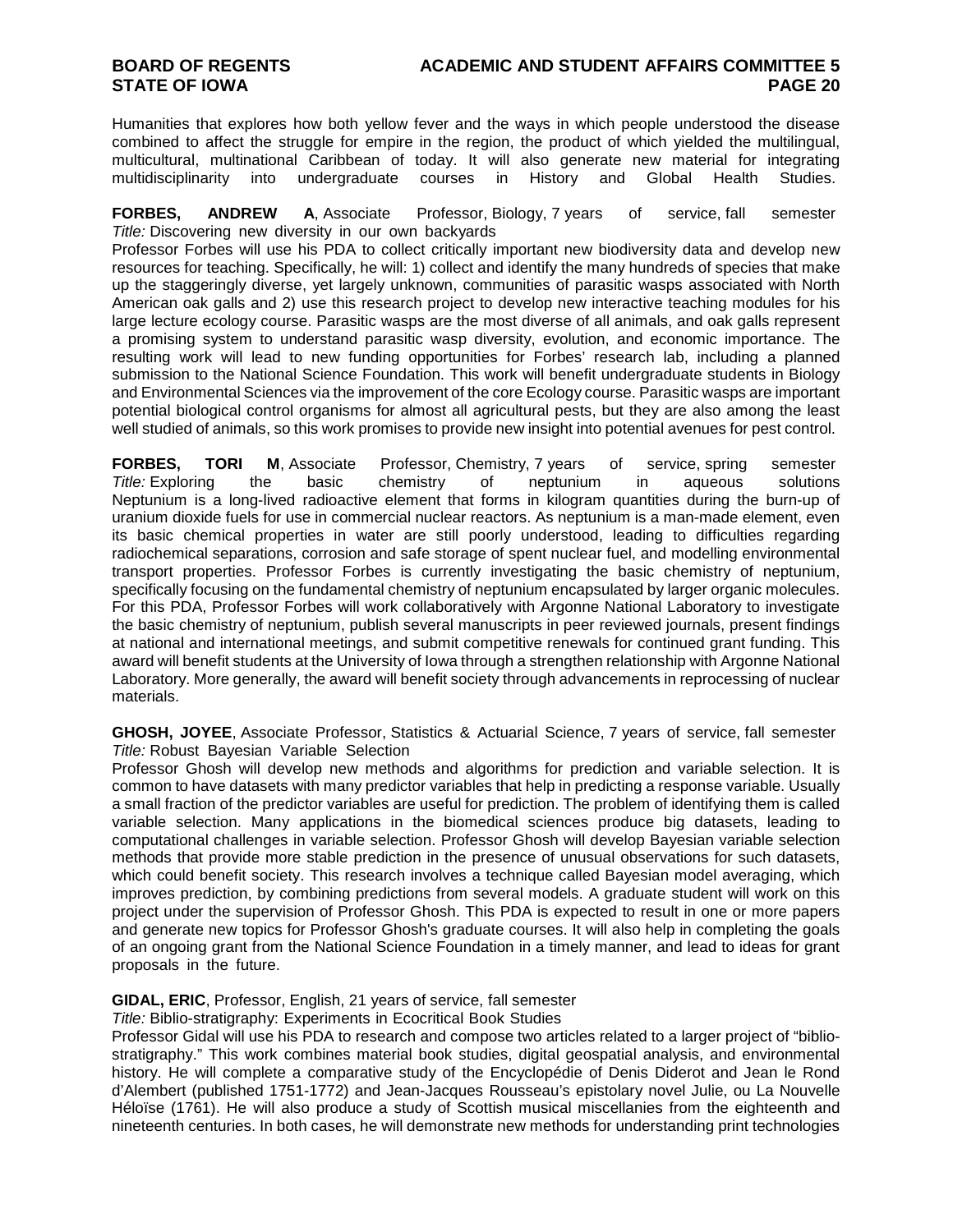and communication networks in relation to geographical patterns of resource extraction, commercial infrastructure, and energy consumption. Results from this work will be published in two separate articles, will inform Professor Gidal's undergraduate and graduate instruction, and will contribute to the development of environmental, textual, and digital studies at the University of Iowa.

**GILLAN, EDWARD G**, Associate Professor, Chemistry, 20 years of service, spring semester *Title:* Thermochemical growth of multi-component materials supported on templated porous carbons for heterogeneous catalysis and environmentally important radiochemical applications

This PDA will allow Professor Gillan focused time to write papers on existing research projects and formulate and implement new research directions. Specifically, during this PDA period he will develop synthetic methods for composite catalysts and assess of their activity in energy related applications, establish new computational collaborations that link predictions with experiment, and validate the utility of porous templated carbon materials in radiochemical ion uptake. The development of new research project directions is key to successful efforts to obtain new federal research funding. This PDA period also enable Professor Gillan to make several presentations at peer research institutions to increase his external research visibility. Both advanced undergraduate and graduate chemistry courses at the University of Iowa taught by Professor Gillan will benefit from insights he and his research team gain about new catalyst synthetic designs, radiochemical interactions, and theory/experiment connections. New catalyst discoveries may enable clean energy applications that benefits citizens of Iowa and the nation.

### **GORDON, COLIN**, Professor, History, 23 years of service, spring semester

*Title:* Home Inequiity: Race, Wealth, and Housing in the American City

Professor Gordon will complete research for a book on racial wealth inequality and housing in the United States. The PDA will enable archival research in property records in three American cities, supplementing pilot research (completed in 2017) already conducted in St. Louis. The goal is to trace the trajectory of black and white homeownership, and of black and white home values, over time in order to understand the roots and the ongoing consequences—of racial disparities in housing. This will help us understand both the stark racial wealth gap, and other inequalities (especially in education) that flow from home ownership. This research will inform Professor Gordon's regular course offerings, which include a first-year "big ideas" about economic security and economic opportunity in the United States, and an upper division course on the history of inequality in the United States.

#### **GRAHAM, LAURA R**, Professor, Anthropology, 27 years of service, fall semester

*Title:* Media Revolution: Transformations of Indigenous Media among the central Brazilian A'uwẽ-Xavante Professor Graham will draft a book that tells the story of the massive transformation associated with the introduction of audio-visual media technologies to the central Brazilian A'uwẽ-Xavante over the last 30 years. The book considers tensions between inevitable changes that accompany new technologies and Xavante ideas about and use of media to promote cultural continuity and rights. Chapters demonstrate that Xavante deploy new media as part of efforts to communicate about their culture and themselves to non-Indigenous publics, and among dispersed Xavante communities, while simultaneously pointing to challenges media makers face as they attempt to keep up with the rapid pace of technological change. This will be the first book-length monograph to consider the use of and effects of new media technologies on a Lowland South American Indigenous people and the first to examine media's impacts on the lives of individual media makers. The project will enrich all courses that Professor Graham teaches and solidify her place as a leading scholar of Indigenous media and lowland peoples of South America.

**HAND, BRIAN**, Professor, Teaching and Learning, 12 years of service, spring semester *Title:* Building a theoretical framework for science literacy

Professor Hand's research work is focused on science literacy in Iowa, nationally and internationally. During this leave he will work with international colleagues to build a theoretical framework across different disciplinary perspectives. He will work with scholars in Australasia and Europe, from different fields of science education, language education, cognitive psychology and socio-cultural studies, to build a theoretical framework that will help researchers and educators improve student learning. Professor Hand will use this framework not only in his research both here in Iowa and internationally, but also to improve science teacher preparation here in Iowa. Given his extensive work with practicing teachers in Iowa, he will use this work to further help science teachers within the state.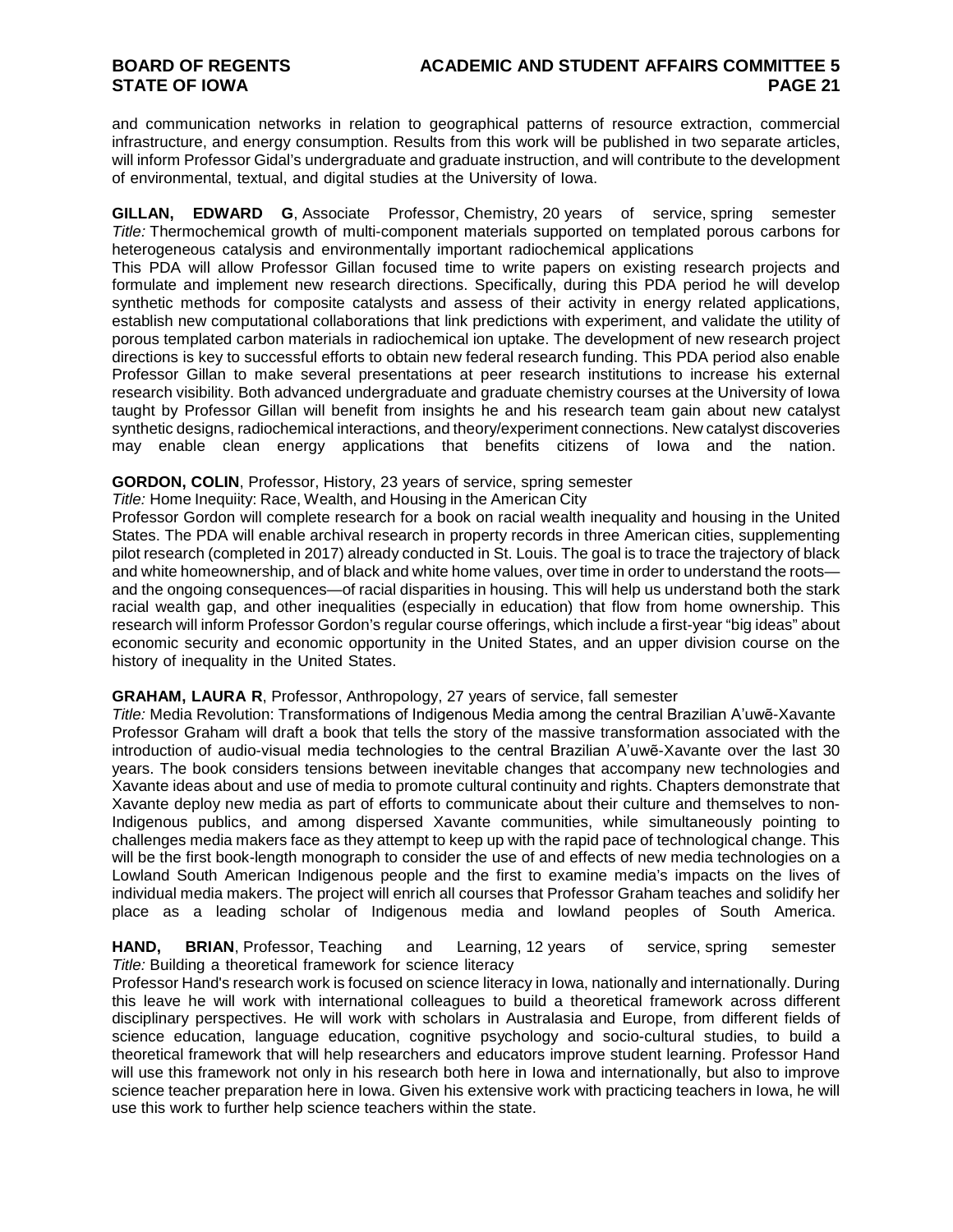## **BOARD OF REGENTS ACADEMIC AND STUDENT AFFAIRS COMMITTEE 5**

#### **HAND, GREGORY S**, Associate Professor, Music, 9 years of service, fall semester

*Title:* Southern German historic organs and their impact on modern Organ Pedagogy Prof Hand will travel to Germany to implement a three-pronged research plan to further develop his scholarly activities. He will inspect, document, and give concerts on five historic organs in Southern Germany that demonstrate a surprising synthesis of Baroque and Romantic elements. These elements, long thought incompatible by modern scholars, prove a historic relationship between these two eras, and represent a paradigm shift in our understanding of the vast organ repertoire composed by German organists. Concurrently, Prof Hand will commence intense private study of historic improvisation with a wellknown pedagogue. Finally, he will embark on a concert tour of historic instruments in Germany. This plan will elevate Prof Hand's stature in his field, greatly increase the dissemination of his scholarly work, expand the teaching possibilities in the Organ Department, and grow the awareness of musical performance at the University and in the State of Iowa.

#### **HASAN, ALI M**, Associate Professor, Philosophy, 9 years of service, spring semester

*Title:* Rationality, Intellectual Virtue, and the Examined Life

Professor Hasan will utilize the PDA to produce two related, substantive papers for publication. The first builds on earlier work to develop a general theory of rationality. The second explains the basic structure of intellectual virtues (like humility, open-mindedness, intellectual courage, etc.), their relation to other notions like rational belief and intellectual responsibility, and their importance and value in education and everyday life. Professor Hasan will submit both manuscripts to highly ranked journals in philosophy. These papers will figure as core parts of the ultimate goal, an ambitious book project on rationality and intellectual virtue, to be completed during the following year. Professor Hasan's project will contribute to the content of courses that he regularly teaches at the University, including courses in epistemology and philosophy of religion, with substantial sections devoted to understanding, knowledge, rationality, and intellectual inquiry; and it will help him clarify and better achieve the objectives for these courses, which include the inculcation and support of critical thinking skills and intellectual virtues.

**HEDGCOCK, WILLIAM M**, Associate Professor, Marketing, 9 years of service, Spring semester *Title:* Understanding how emotion affects financial decision making in seniors

Prior work has shown that aging can impair cognitive functioning and that these impairments (e.g., diminished memory) affect financial decision making. But little is known about how age-related emotional changes affect decision making. Professor Hedgcock will complete work that sheds light on this topic. He will develop the Experiential Investment Task (EIT) – a task that evaluates risky decision making, and will run studies and write a paper that describes how age-related changes to emotional processing affect decision making. Preliminary research in our lab has found most participants act in economically irrational ways when performing the EIT. Further, we find this behavior is correlated with emotional reactions during the task. Hedgcock will develop training and curriculum at the intersection of decision making and cognitive neuroscience to graduate and undergraduate students during this assignment. Baby boomers now control more than 50% of U.S. household investable assets, valued at more than \$13 trillion (SEC 2007). Undiagnosed cognitive changes in this population represent an increasingly important problem both for the state of Iowa and for the country as a whole.

#### **HITLIN, STEVEN**, Professor, Sociology, 12 years of service, half-time for one year *Title:* Moral Boundaries Around the World

This PDA will be used to transition from a currently funded (MINERVA, from the U.S. Military) grant studying moral values in four nations around the world toward a better understanding of the development and consequences of such beliefs. At the end of AY17-18, we will have completed survey data from four countries (the U.S., South Korea, Turkey and France) as well as fMRI neurology results from two countries (the U.S. and Turkey). This Award would motivate the analysis and dissemination (journal articles, perhaps a book) of these findings, and would allow for the PI to consider another external grant, depending on how well these results turn out. There is a lot of talk of people using moral language to discriminate against others, but we know little about the content of what people in different societies and with different economic backgrounds consider 'moral'. The current and future research attempts to investigate this cross-culturally.

**HORNBUCKLE, KERI C**, Professor, Civil-Environmental Engineer, 19 years of service, fall semester *Title:* Iowa Superfund Research Program: competitive renewal application to the National Institute for Environmental Health Sciences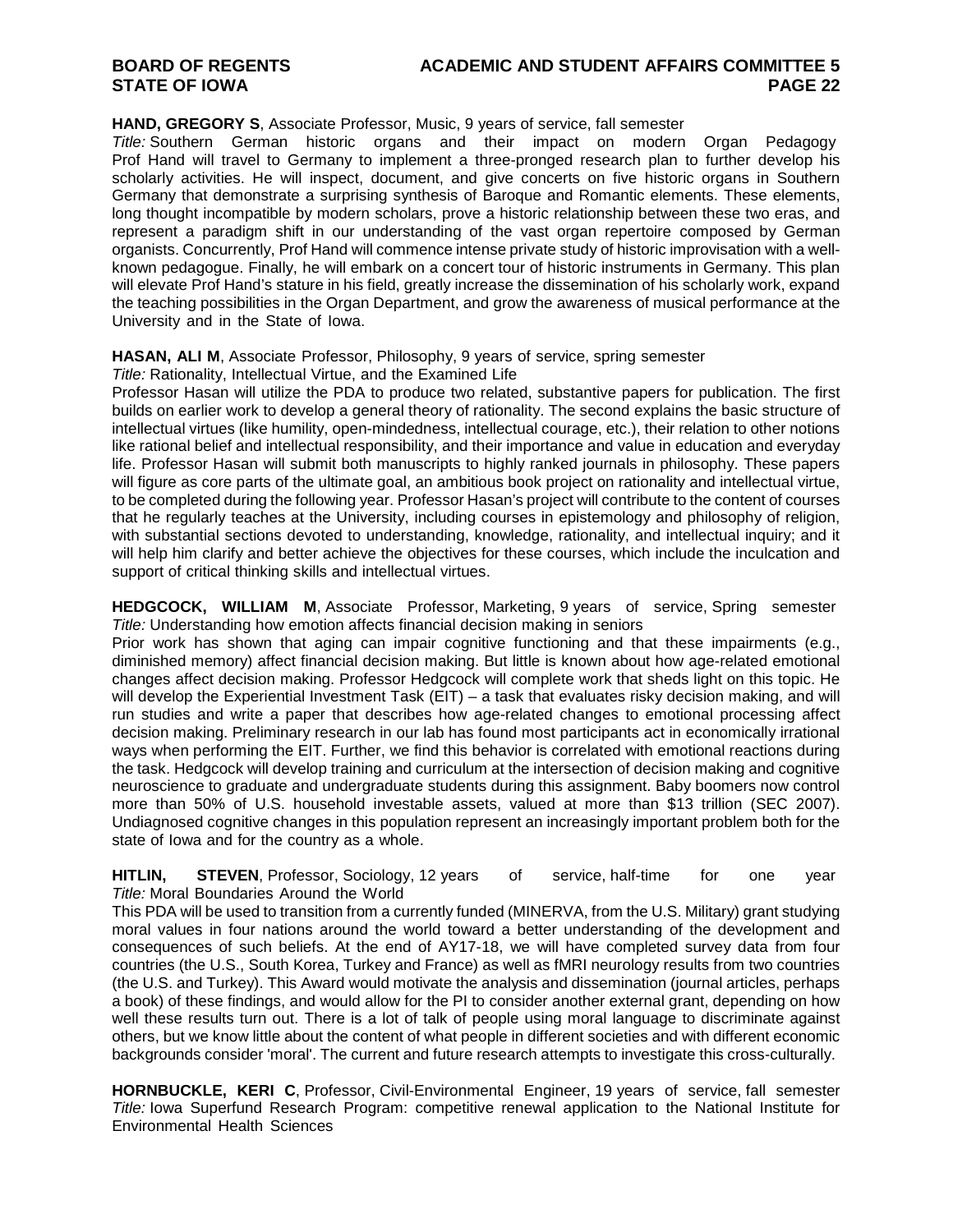## **BOARD OF REGENTS ACADEMIC AND STUDENT AFFAIRS COMMITTEE 5**

Prof Hornbuckle will lead the submission of the funding renewal application of the Iowa Superfund Research Program (ISRP), an internationally-recognized research center at the University of Iowa that focuses on the sources, human exposure, toxicity and remediation of polychlorinated biphenyls (PCBs). It is funded by the National Institute for Environmental Health Sciences in the National Institutes of Health (NIEHS/NIH). PCBs are environmental contaminants determined to be human carcinogens, endocrine disruptors, and neurotoxins. They are frequently measured in the environment and found in building materials, including in Iowa schools. The ISRP has provided scientifically sound data to support decisions to reduce the harm of these contaminants since 2006. This PDA will support her efforts to coordinate, write and submit the application to NIEHS for the competitive renewal during the fall of 2018.

#### **HUCKLEBERRY, ALAN**, Professor, Music, 13 years of service, fall semester

*Title:* The People United - Using Music to Create Unity in a Fractured Society

Prof. Huckleberry will create a DVD of "The People United Will Never Be Defeated", an hour long piano piece by Frederic Rzewski. This work was conceived as a commentary on the Chilean people's plight after the fascist coup in 1974. However its theme is now used across the globe as an anthem against oppression. The unique impact of this project is that he will accompany the music with video footage of current political events. These images are meant to be thought-provoking, but also help the audience understand the complex compositional structure in real time. During his PDA, he will prepare the music, audio record it, and tour across the USA, performing 15-20 concerts. He will invite musicians from all genres to join him on stage for an improvisation segment of the piece. The footage of these performances will be edited into the final movie at the appropriate moments. Genres will include jazz, country, rap, blues, etc. The final DVD is intended to offer an example of unity through music, regardless of political conviction, sexual orientation, color of skin, or gender. It will be a positive example of how we as a people, can come together, and find common ground in the arts.

**JACOB, MATHEWS**, Associate Professor, Electrical-Computer Engineer, 6 years of service, fall semester *Title:* Machine Learning, Theory, Algorithms, and Applications to Neuroscience

The purpose of this PDA is to plan the directions and to lay the foundations for the next five years of Prof. Jacobs research. He plans to expand his research into novel machine learning algorithms and its applications to neuroscience. His current research is on MR image reconstruction using learned methods, with applications to cardiac and brain MRI. The award will provide him with protected time to dive deeper into deep learning as well as algorithmic tools to extend the framework to learning applications where extensive amounts of data is missing or corrupted. The algorithmic tools are expected to enable novel frameworks for cardiac MRI and to analysis of multimodal neuroscience data. He plans to closely collaborate with Institute of Neuroscience (INI) and Dept. Cardiology faculty on these applications. The proposed project is expected to result in grant proposals to NSF and NIH. The deeper understanding gained from the project will also enable Prof. Jacob to greatly enhance the Pattern Recognition & Machine learning course that he currently teaching, whose enrollment is steadily growing.

**KANG, JIYEON**, Associate Professor, CLAS-Communication Studies, 7 years of service, spring semester *Title:* New Global Civilities: The Mobile Undergraduate in the U.S., China, and South Korea

Professor Kang will conduct research for her book project, New Global Civilities: The Mobile Undergraduate in the U.S., China, and South Korea, a comparative analysis of the encounter between domestic and international students. Undergraduate student mobility among these three countries accounts for 40% of the 4.5 million students who study in foreign countries. By analyzing national media coverage and online communities of international students, she will investigate the changing global university and the unevenness of globalization. She has already completed the analysis of media coverage, and has begun preliminary analysis of online communities in each setting. During the PDA, she will complete her research, investigating significant differences between East-West and intra-Asian student mobility. New Global Civilities will interest intellectual constituencies across the humanities and social sciences, including a large readership of university professionals beyond the professoriate. Professor Kang plans New Global Civilities as an accessible manuscript well suited for use both in undergraduate classrooms and by practitioners.

#### **KAYLE, JENNIFER**, Associate Professor, Dance, 12 years of service, spring semester *Title:* Doing Things Together: Ensemble Dance Improvisation as Collective Action

In 'Doing Things Together,' Professor Kayle examines the intersection of Ensemble Improvisation and the Philosophy of Collective Action. Collective Action theories discuss what makes an act collective, and how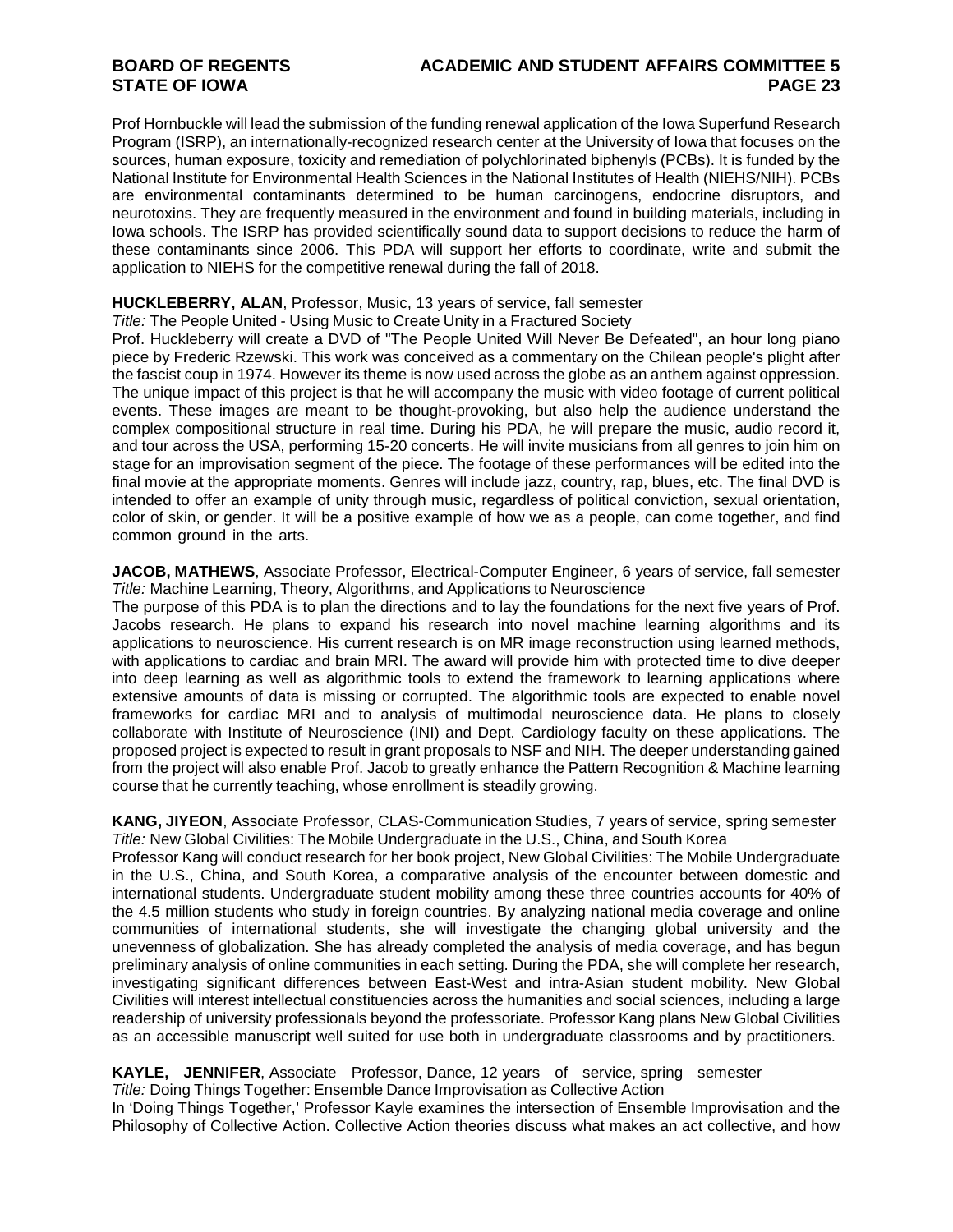## **BOARD OF REGENTS ACADEMIC AND STUDENT AFFAIRS COMMITTEE 5**

these acts are different than individual, or aggregates of individual actions. Kayle's research compares/applies these theories to Compositional Improvisation, a form that trains dancers to compose together and perform spontaneously through "ensemble thinking," a skill that bridges the desires of the individual and the group. Research will result in new dance improvisation pedagogy, professional presentations of improvised performance, and a scholarly article in collaboration with Professor Hasan (Philosophy). Research that specifically relates theories of collective action to ensemble improvisation does not exist in either the Philosophy or Dance Theory literature, and stands to make a significant contribution to both. New pedagogy, one that identifies and translates practical skills common to both group improvisation and collective action, has the potential to inform and support our capacity to more successfully do things together, both within and beyond artistic contexts.

**LALUMIERE, RYAN T**, Associate Professor, Psychological and Brain Sciences, 7 years of service, spring semester

*Title:* Neurophysiological correlates for the inhibition of cocaine seeking

Prof LaLumiere's project will be to develop methods for using behavioral physiology to investigate the neural mechanisms underlying the inhibition of cocaine seeking. Recording neuronal activity during an animal's behavior is an increasingly important technique in behavioral neuroscience. Electrode arrays will be implanted in rats that have been trained to press a lever to receive cocaine. These arrays will be placed in two brain regions, allowing Prof LaLumiere to examine activity in both regions and how the activity in one region relates to activity in the other during cocaine seeking. The results of this work are expected to contribute both to future external funding proposals, benefiting the university, and to future publications. Additionally, graduate and undergraduate students will receive valuable training as part of this project. Moreover, the knowledge gained by Prof LaLumiere will contribute to his own teaching repertoire. Finally, this work will focus on cocaine-seeking behavior, which models the problem of relapse in drug addiction. Thus, further work on this topic may contribute to the successful treatment of drug addiction in the future.

**LI, NING**, Associate Professor, Management & Organizations, 5 years of service, half time for one year *Title:* Using Big Data to Explore Team Collaboration Patterns and Team Performance

The proposed PDA promotes the integration of data science (e.g., big data) with traditional management and behavioral research. Rapid developments in technology have deeply impacted employees' behaviors. One prominent example is the recent rise of online collaboration tools (i.e., application software designed to help people collaborate with others to achieve collective goals), which have significantly changed the way people interact with others. Using the big data provided by an online collaboration software company (Teambition), the proposed PDA takes a novel approach to examining how the use of technology – online team collaboration tools – affects the way employees collaborate with one other to achieve collective goals. Dr. Li will work with a partner company, Teambition, a Shanghai-based startup venture company offering an online team collaboration platform to enterprises in China to recruit about 100 companies to participate in the study. The results will inform the management community and provide rich teaching examples and cases for graduate and undergraduate students who are interested in big data and HR analytics.

**LONGFELLOW, BRENDA**, Associate Professor, Art and Art History, 12 years of service, fall semester *Title:* Women in Public in Ancient Pompeii

Professor Longfellow will undertake field research at the ancient Roman city of Pompeii in Italy, where she will analyze the architectural and decorative remains of tombs that were either built by women or given to women as posthumous civic honors by the town council. She will then write up her results, which will be published as a chapter in her book titled Women in Public in Ancient Pompeii. Professor Longfellow teaches courses on ancient Roman art history, including a course specifically on Pompeii. Her research during the award period will directly inform undergraduate and graduate discussions in all of her classes about female patrons in the Roman world, modern assumptions about ancient gender roles, and Roman funerary architecture. Because this project analyzes the economic and social implications of both female tomb builders and females honored for their public activities by the city of Pompeii, Professor Longfellow's research benefits society by furthering our understanding of the historical nature of female involvement in the larger community and outside of the domestic sphere.

**LU, JIA**, Professor, Mechanical and Industrial Engineering, 16 years of service, fall semester *Title:* Development of an Inflation Test System for Characterizing Soft Tissue Rupture Professor Lu will design and build an experimental system for studying tissue rupture. Over the past decade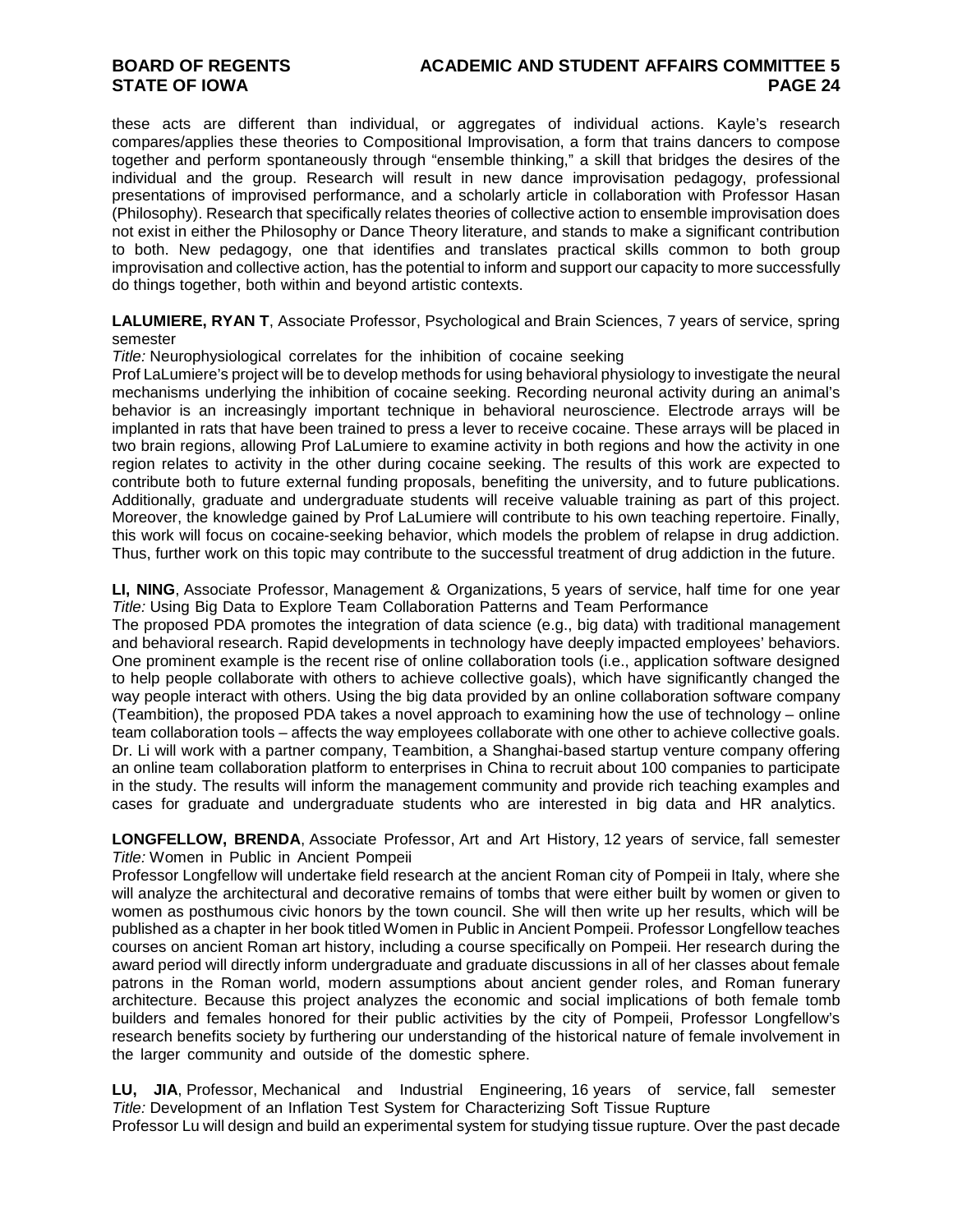## **BOARD OF REGENTS ACADEMIC AND STUDENT AFFAIRS COMMITTEE 5**

Professor Lu has been working on the mechanics of aneurysm. While significant efforts have been devoted to the genesis and growth of aneurysms, little is done in understanding how aneurysms rupture. The goal of the project is to develop an in vitro resting system that can accurately delineate the mechanical condition at the rupture site, and trace the fracture propagation through the tissue. These pieces of information will shed light on understanding the mechanism of tissue rupture.

### **MAIERHOFER, WALTRAUD**, Professor, German, 27 years of service, fall semester

*Title:* Adoption, IVF and Surrogacy in Recent German Fiction and Film

Future families and the impact of medical assistance to reproduction are hotly debated. Professor Maierhofer will conduct research for a book analyzing nontraditional family structures and reproductive choices in recent German fiction and film. She will draft two book chapters of a planned total of four plus introduction and conclusion. The monograph will analyze fictional and autobiographical writing and films from Germany, Austria, and Switzerland since the early 2000s. She will strive for a balance between fictional and cultural analysis. The particular topics (chapters) to be investigated during the PDA are: 1) Adoption, including international adoption, 2) In-vitro fertilization and surrogacy. The book will be aimed at a scholarly audience as well as the educated reader. The research will inform a new undergraduate course for the German major (within an open-topic upper-level seminar). Prof. Maierhofer plans to develop a new core course on reproduction and family structures in the 21st century around the world. It is important for educated citizens to understand the impact of changing family structures and different laws.

**MOBILY, KENNETH E**, Professor, Health and Human Physiology, 36 years of service, fall semester *Title:* The enigma of Joseph Lee

The purpose of this PDA is to investigate one of the founders of the Playground Association of America (1906), Joseph Lee, who subsequently went on to serve 27 years as president of the association. Although Lee was motivated by a genuine concern for the welfare of immigrant children, he was also active in limiting immigration as a member of the Immigration Restriction League (1894). One purpose of this research is to discover how and if Lee came to terms with this apparent contradiction. Professor Mobily expects to publish research on this topic after examining primary sources available at the University of Minnesota Social Welfare History Archives. Mobily currently teaches the course "Introduction to Disability Studies" in which the topic of eugenics is covered. Further, America is currently in the midst of a crisis surrounding the issue of immigration. Information obtained from this project may inform today's immigration controversy.

**OATES, THOMAS P**, Associate Professor, American Studies, 5 years of service, fall semester *Title:* Selling Streetball: Playground Culture, Commerce, and Racialized Space

This PDA will support the completion of research for a book project examining the growing prominence of a distinctive subgenre of basketball often called "streetball." "Streetball" is characterized by a fast-paced, spectacular style, highlighted by verbal and physical duels between contestants, and is strongly associated with the black urban ghetto. While scholars have examined how the musical genre of hip-hop and cinematic narratives from Boyz in the Hood (1991) to Straight Outta Compton (2016) have shaped dominant ideas about urban black space, they have not directed the same attention to the role of sport. This project addresses that gap by tracing the emergence and commercialization of streetball from the 1960s through the present, focusing on how media narratives confirm, contest, and complicate dominant understandings of the black ghetto. The award will support the completion of a book that will deepen understandings of how sport media influences culture and politics, especially in relation to race and urban life. Professor Oates will incorporate the findings into his undergraduate and graduate courses in sport and media.

**PANT, GAUTAM, Associate Professor, Management Sciences, 6 years of service, fall semester** *Title:* Using Web Footprints to Explain and Predict Human Capital Movement

Professor Pant proposes to study the web presence of firms and their employees with the aim of uncovering time-sensitive signals that may predict movement of human capital between firms, industries, and states. The study aims to utilize the increasingly large trace of public information that firms and employees leave on the web that may provide insights about the interactions between firms and employees. A study of such interactions and the associated predictions have the possibility of informing not just the employees and decision makers at firms, but also market analysts and government policy makers. The availability of large scale web data related to employees and firms presents both opportunities and challenges that are unprecedented as compared to surveys and other manual data collection methods of the past. As a result, Professor Pant seeks to develop frameworks and methods that will allow for not just accurate predictions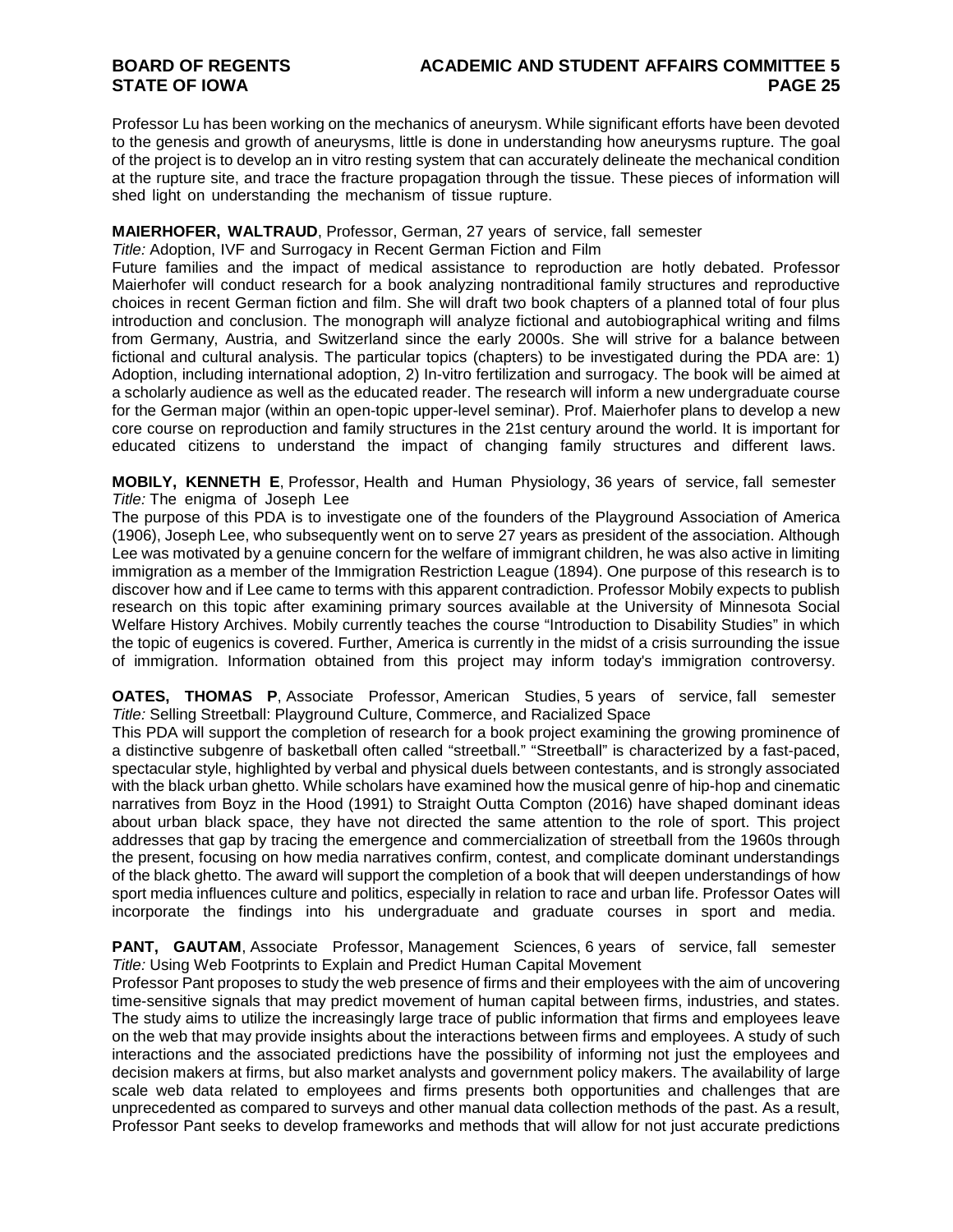in this context, but also potential causal explanations that can inform decisions at various levels. Professor Pant expects this ambitious research agenda to accrue benefits in terms of teaching, research, and practice in the state of Iowa.

#### **PHILLIPS, BRYAN**, Associate Professor, Biology, 7 years of service, fall semester *Title:* Using CRISPR to genetically tag C. elegans proteins

Professor Phillips will utilize a PDA to evaluate and apply new genome editing techniques to his research group. Professor Phillips studies developmental biology, specifically how cell divisions affect cell fate, using the model organism Caenorhabditis elegans. These studies include examining the inheritance of certain cell fate proteins, visualized by fluorescent tags. Newly discovered genome editing techniques (CRISPR) will be brought into the Phillips research group to generate new fluorescently-tagged proteins that are encoded by the endogenous genomic locus. This technology and the tools it generates will enable new data acquisition for publications and grant proposals. The award will benefit Phillips' teaching by enabling genome editing projects by undergraduate and graduate student researchers in the Phillips lab. Since this technology is rapidly becoming the norm for transgenic experiments, it will benefit the Iowa community by facilitating the continuation of Phillips' research group, funding from which provides employment opportunities to existing Iowa scientists and scientists-in-training.

**PLATTE, NATHAN R**, Associate Professor, Music, 6 years of service, fall semester

*Title:* The Sounds of Music in the Films of Robert Wise

Professor Platte will visit archives in California and New York to study the films of Robert Wise, a director and former sound editor whose films rely more on sound than sight to achieve a distinctive cinematic style. This study will explore the diverse roles sound and music play across Wise's eclectic output, which embraces science fiction, musicals, horror, and historic epics. Wise's films regularly illuminate social problems specific to postwar America and use the soundtrack to undermine expectations and prompt fresh reflection on issues including racial prejudice, nuclear armament, and the death penalty. Prof. Platte's archival research will result in a book-length study of music and musical sound in Robert Wise's films, thereby extending his work on filmmakers who have revolutionized film through collaborations with musicians and sound technicians. This research will be shared in graduate seminars on film music and American music that Prof. Platte regularly teaches. Undergraduate students will learn of the civic and musical impulses directing Wise's soundtracks in an annually offered "Introduction to Film Music" course.

**RADLEY, JASON J**, Associate Professor, Psychological and Brain Sciences, 6 years of service, spring semester

*Title:* Development of a transgenic rat to examine the anatomy and function of stress-related pathways in the brain

While great strides have been made in understanding the basic science of mental disorders over the past 25 years by the utilization of transgenic techniques in laboratory animals, a limiting factor has been the heavy reliance on the mouse as a model species. Mouse genetics offer an expedient means of manipulating the genome and analyzing nervous system disorders; however, the rat has a broader behavioral repertoire that is believed to translate better than the mouse for modeling human psychiatric illnesses. Researchers are now beginning to develop transgenic rat models that will provide greater resolution in analyzing brain and circuit function underlying complex behaviors. Prof Radley's laboratory seeks to elucidate the pathways in the brain that are dysregulated by stress using more complex behavioral approaches in the rat that will help to inform the basic processes underlying stress-related mental disorders such as depression and posttraumatic stress disorder. Prof Radley will integrate rat transgenic models that have been recently made available to obtain greater insight into the cellular mechanisms that lead to behavioral perturbations following stress exposure.

**RAHMAN, SHARIF**, Professor, Mechanical and Industrial Engineering, 22 years of service, spring semester

*Title:* Uncertainty Quantification in Isogeometric Analysis

Prof Rahman will conduct fundamental research on isogeometric modeling and simulation of complex systems subject to uncertainty; in other words, new computational methods will be developed to quantify the effect of uncertainty on system response. By addressing uncertainty head-on, effective measures to manage and mitigate uncertainty can be devised. Potential engineering applications include microstructureproperty relationship in advanced materials, fatigue and fracture of engineering structures, and design of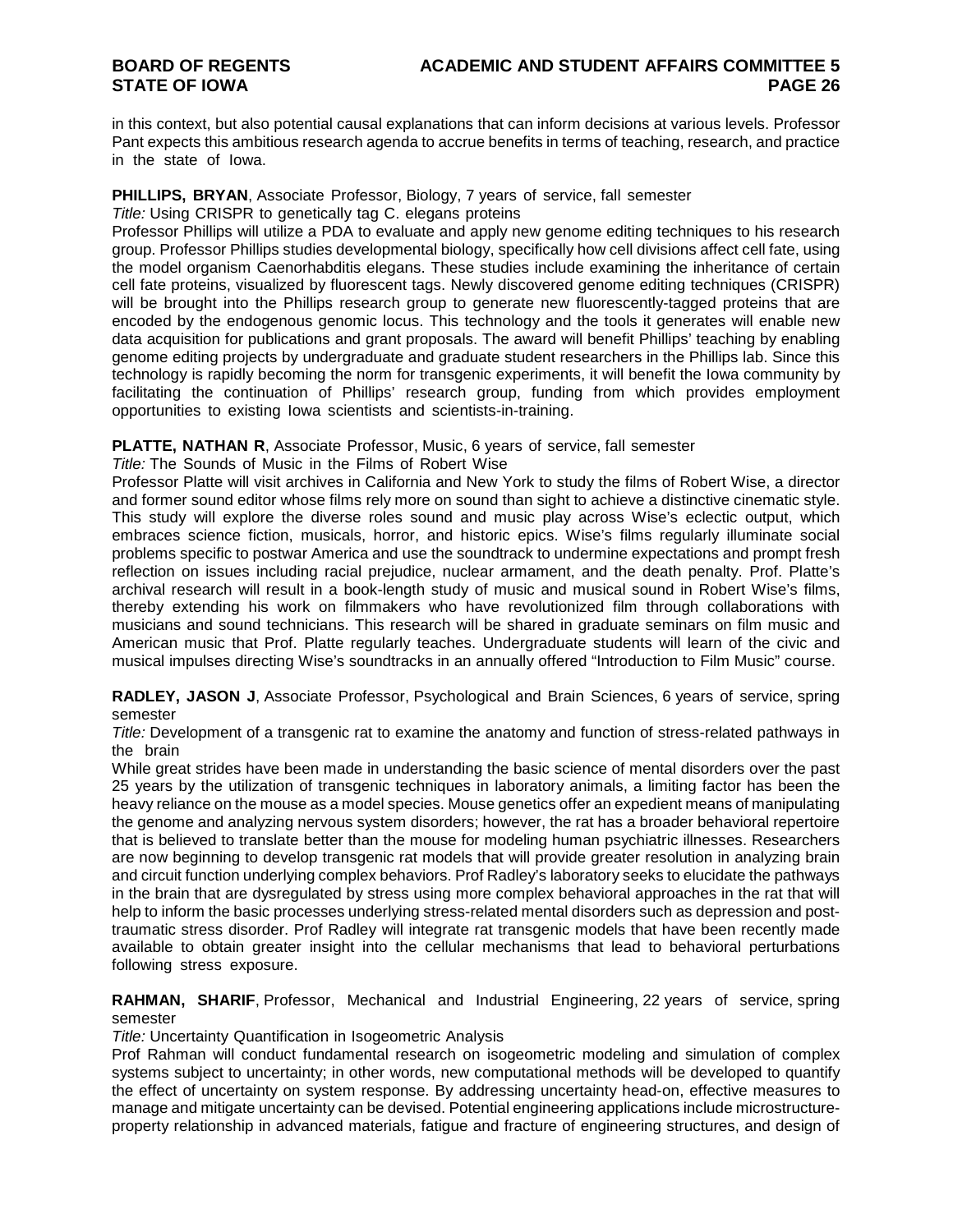## **BOARD OF REGENTS ACADEMIC AND STUDENT AFFAIRS COMMITTEE 5**

nanoelectromechanical systems. Beyond engineering, the results from this research will benefit the U.S. and Iowa economy and society through application in areas where uncertainty quantification plays a vital role, such as energy sciences—nuclear energy, carbon sequestration; statistical physics—medicine, quantum mechanics; geosciences—seismology, reservoir modeling; and bioinformatics—drug delivery, agriculture. Expected results and outcomes from this project include several peer-reviewed journal articles, grants from U.S. National Science Foundation and industry, and new software tools for upgrading Professor Rahman's undergraduate and graduate courses.

**RYNES-WELLER, SARA L**, Professor, Management & Organizations, 27 years of service, half-time for one year

*Title:* Narrowing the Academic-Practice Gap in Management

Observers have long noted a considerable gap between management research findings and management practices. Professor Rynes has been studying this gap for nearly twenty years. During the proposed PDA, she will conduct three studies related to this gap, all designed with the objectives of reducing the gap and improving knowledge transfer between academics and managers, as well as teachers and students. Study 1 will review empirical research examining why people don't believe academic research findings as well as the effectiveness of alternative strategies for presenting research findings to lay audiences. Study 2 will be a review of empirical studies in which management scholars and managers pursued collaborative research ventures that got published in top-tier journals. Study 3 will examine how professionals translate academic findings to managerial audiences. Professor Rynes will publish her work at conferences and in widely read journals and incorporate her findings into her doctoral course on Organization Theory and her MBA courses on Organizational Change.

**SANDER, EDWARD**, Associate Professor, Biomedical Engineering, 6 years of service, fall semester *Title:* Gaining Expertise in Synthetic Biology

Synthetic Biology (SB) is a rapidly developing field that lies at the intersection of biology and engineering. The underlying premise of SB is that living systems can be engineered to produce useful end products, tools, or machines for a range industrial and medical applications. This nascent field has tremendous commercial potential, and it recently has spawned a number of major funding initiatives. Prof Sander seeks a PDA so that he can acquire new expertise in SB techniques in order to expand his research and teaching portfolio. Dr. Sander will receive training in SB to: (1) develop preliminary data for a competitive R01 proposal, (2) produce new material for a summer course on SB, and (3) help establish a strong SB presence on campus. Establishing SB expertise at UI will provide more opportunities for research funding, a new career path for undergraduate/graduate students, and the potential for new commercial enterprises that will benefit the State of Iowa.

**SHEN, HELEN**, Professor, Asian & Slavic Languages and Literatures, 13 years of service, fall semester *Title:* Two Academic Projects for Chinese as a Second Language Acquisition

Professor Shen plans to complete two projects. The first project is a comprehensive study on reading fluency in Chinese as a Second Language (Chinese L2). The results of this study will directly:1) contribute to the construction of a Chinese reading fluency scale crucially needed in the field for identifying students' levels of reading comprehension so that appropriate intervention can be provided in the classroom; 2) yield theoretical perspectives for Chinese L2 educators in understanding the oral and silent reading processes and their relation to reading comprehension; 3) provide a solid theoretical background to support a major three-year research project requiring external funding that Professor Shen plans to pursue after the PDA period. In addition, she will also spend some time completing the second project -- the second edition of the book Teaching Chinese as a Second Language: Vocabulary Acquisition and Instruction. This is the first book in the field that addresses adult Chinese L2 vocabulary acquisition and instruction from the perspectives of both theory and practice. Its first edition was published by Peking University Press in 2011.

**SOLT, FREDERICK**, Associate Professor, Political Science, 5 years of service, fall semester *Title:* Responsiveness and Policy Feedback in Dynamic Comparative Perspective

When do governments respond to changing public opinion with new policies? When do policies generate growing public support—and when do they instead trigger a backlash in public opinion? These questions are at the heart of democracy, and answering them depends on evidence about trends in public opinion and policy over time, on a variety of issues, across a broad range of circumstances. Professor Solt's study will examine public opinion and policy across decades and dozens of countries on four often-contentious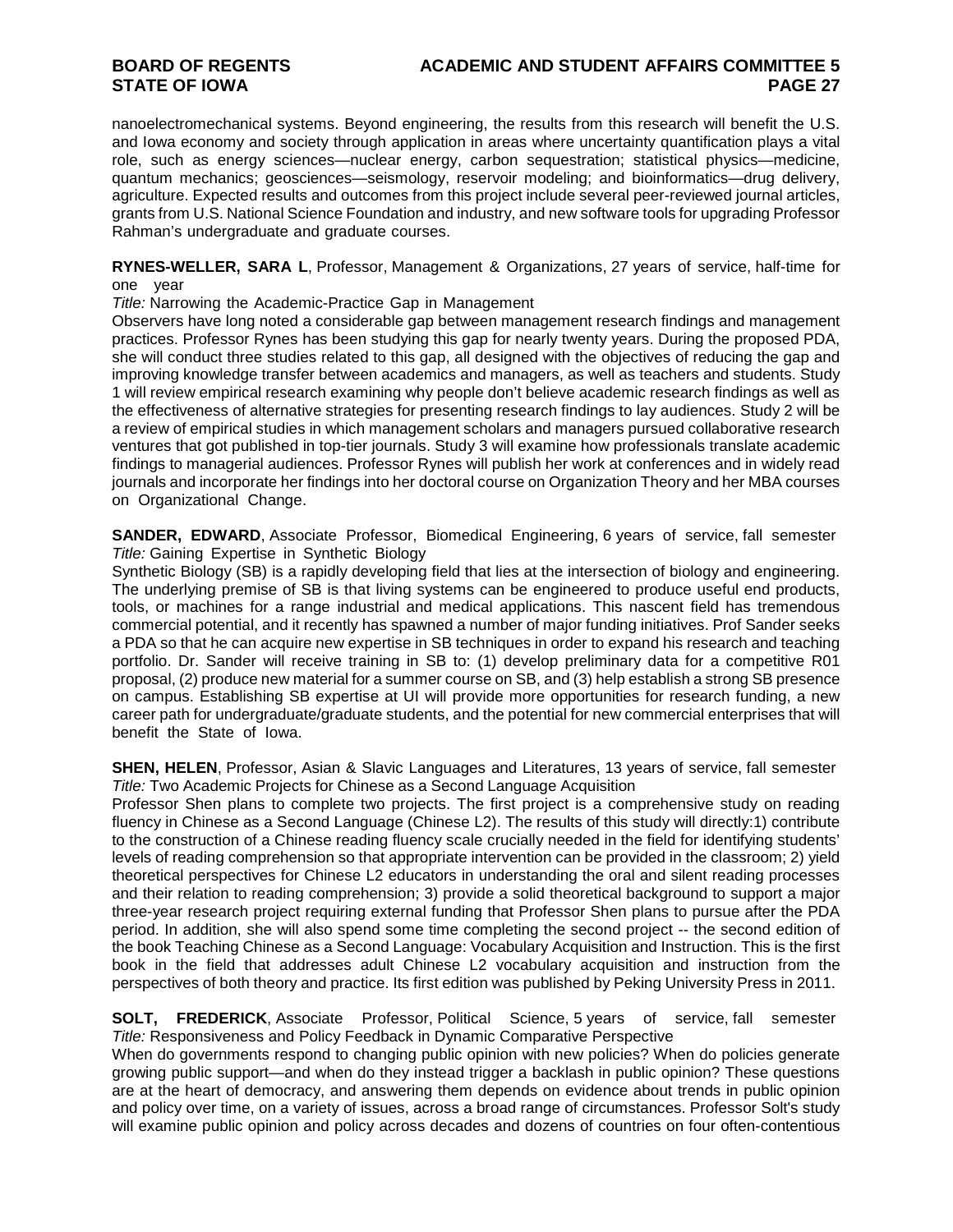## **BOARD OF REGENTS ACADEMIC AND STUDENT AFFAIRS COMMITTEE 5**

issues: gay marriage, abortion, immigration restrictions, and government spending. Its conclusions on government responsiveness and policy feedback will be presented in a book. The results will also allow Solt to show how public opinion and policymaking differ across countries in his classes on comparative politics, and allow citizens of Iowa, the U.S., and beyond to understand the circumstances in which their governments deliver the policies that they prefer.

#### **STEINITZ, MAYA**, Professor, Law, 6 years of service, spring semester

*Title:* Law and the Self: An Imaginary Exchange of Letters between H.L.A. Hart and G.H. Mead Professor Steinitz will spend the semester making significant progress on a book manuscript in legal philosophy. The book is tentatively titled 'Law and the Self: An Imaginary Exchange of Letters between H.L.A. Hart and G.H. Mead.' It will take the form of a fictional debate between two titans of 20th century philosophy—the social philosopher George Herbert Mead and the legal philosopher Herbert Hart. The project is ambitious in both substance and style. Substantively, Prof. Steinitz intends it to be the first new comprehensive proposal for a concept of law since the 1980s, when Joseph Raz and Ronald Dworkin offered, respectively, their positivist and natural law theories. The approach is interdisciplinary, drawing on law, philosophy, and social-psychology. In the latter regard it will in particular make use of concepts from the social-psychological field of symbolic interactionism—which has been significantly advanced at the University of Iowa. Stylistically, the book will present a full theory of law through a work of literary fiction in order to make it more readable for a larger audience and to capture more fully the nature of the dialogue between legal and social philosophy.

#### **STONE, ERIC**, Associate Professor, Theatre Arts, 9 years of service, fall semester

*Title:* Where Practice Meets Pedagogy: Prague and T.V. Production

Professor Stone's research has international and West Coast components. First, working with prominent theatre designers as a lead collaborator, he will immerse into the execution of the USA National Exhibit for Theatre Design for the Prague Quadrennial in 2019 (the preeminent international theatre design conference with 70+ countries participating). This project has three phases: design of the exhibit (Dec. 2017 – June 2018); execution of the exhibit (Sept. – Nov. 2018); and its installation seven months later in Prague at the June 2019 conference. The networking integral to this enormous undertaking will foster future creative possibilities for both Stone and UI at large. Second, in an extended residence in Los Angeles (Dec. 2018), Professor Stone will shadow several production designers for television/awards shows. The skills that theatre designers use to create sets for live theater cross mediums and transfer easily to international work. Ultimately, Professor Stone's research will have pedagogical outcomes in his UI Scenic Design  $1 - 3$ , Graphic Design, and Graduate Design Seminar courses, better preparing students for work in Los Angeles and internationally.

**UDAYKUMAR, H S**, Professor, Mechanical and Industrial Engineering, 18 years of service, spring semester

The applicant requests an opportunity for a PDA in the Spring 2019 semester to perform concentrated work on the writing of two books. These books will be on the subjects of Design of Energy Systems (a senior undergraduate textbook) and Interfacial Dynamics (intended for graduate students and researchers) respectively. The applicant has been working on both of these books for several years now as part of the regular academic schedule. Substantial parts of the books have already been assembled. The focused time allowed in the PDA semester will enable the applicant to complete the writing of the books. Both books have already been discussed with potential publishers and can be finished during the Spring 2019 semester. The publication of these books will support the teaching and research missions at the University of Iowa. Undergraduate and graduate students will benefit. In addition, the larger community of engineers in the United States and the world are expected to benefit from the topics covered in the proposed books. Publication of the books will raise the profile of the university and state of Iowa.

#### **\*VASI, ION B**, Associate Professor, Sociology, 4 years of service, spring semester

*Title:* Beyond Petroleum? The Emergence of Alternative Fuel Markets in the United States, 1995-2015. Professor Vasi will conduct research on the emergence of markets for alternative fuels. Understanding market emergence is a key issue for scholars because this process has far-reaching effects that can reverberate across industries, markets, and organizations. This project will simultaneously analyze the role of governments, producers, and consumers for the emergence of different market categories. Using an original panel dataset, the study will compare the emergence and growth of "multiple-category" markets for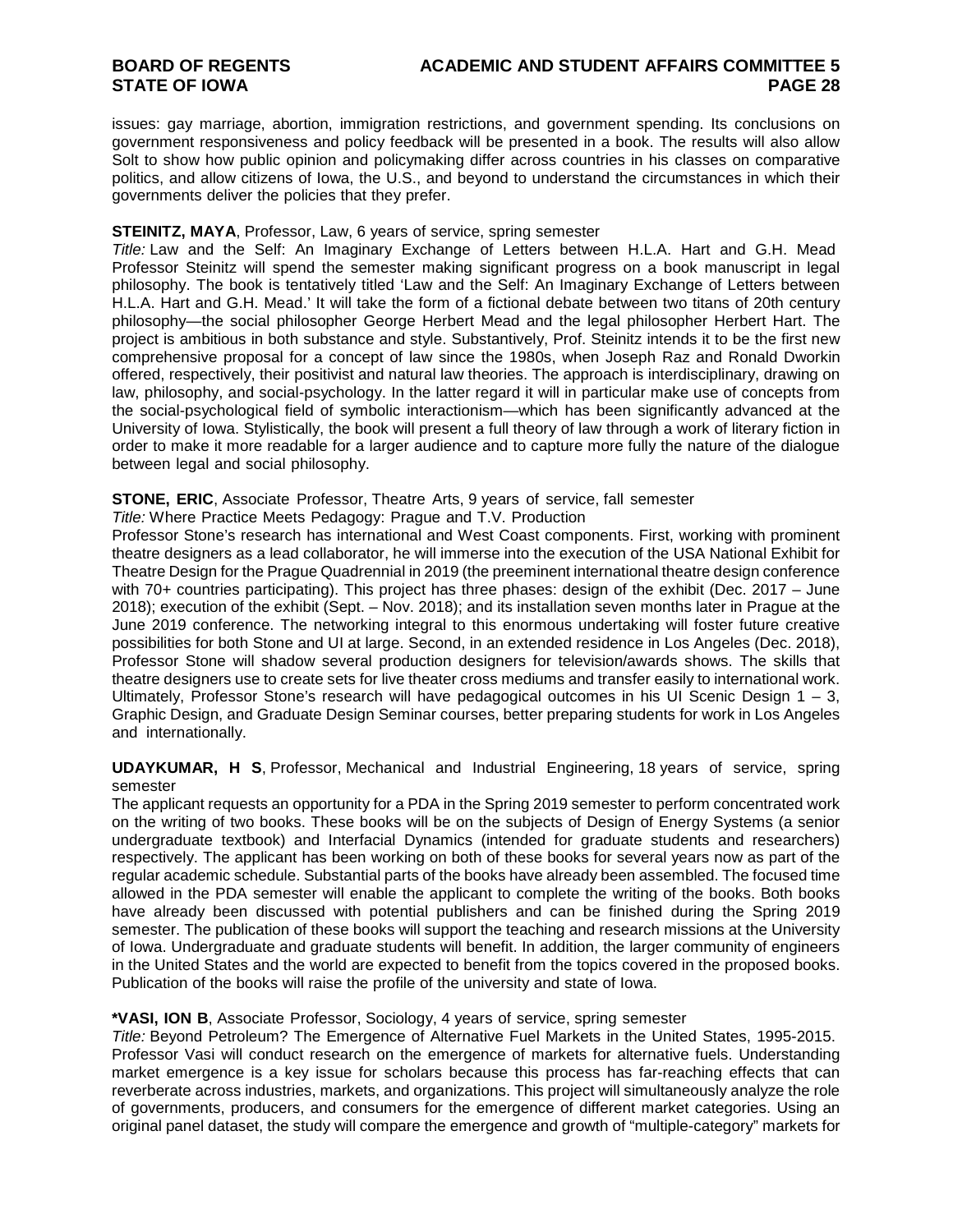## **BOARD OF REGENTS ACADEMIC AND STUDENT AFFAIRS COMMITTEE 5**

five different alternative fuels for ground transportation in the United States between 1995 and 2015: electric, biodiesel, ethanol, liquefied petroleum gas, and compressed natural gas. The analyses will examine how the growth of various types of markets for alternative fuels is influenced by factors such as legislation, environmental movement organizations, and existing industries. The project will result in one article in a peer reviewed journal and will enrich courses Vasi currently teaches. The broader societal impact of this work is that it will help policymakers in designing more effective energy policy.

**VIGMOSTAD, SARAH C**, Associate Professor, Biomedical Engineering, 9 years of service, spring semester

*Title:* Development of Non-invasive Bladder Cancer Diagnostic Over 2.7 million people worldwide live with bladder cancer, and its high risk of recurrence requires patients to undergo regular, invasive surveillance procedures. Recent work by Dr. Vigmostad and colleagues has resulted in a patented method and benchtop device that isolates cancer cells, with the potential to enable non-invasive diagnostic tests for recurrent bladder cancer. An NIH-funded grant has recently been awarded to support proof-of-concept testing and refinement of the diagnostic device. Dr. Vigmostad will work the users of the device prototype as they perform their respective roles in the bladder cancer diagnosis workflow. By documenting initial experiences, she will begin to identify and incorporate necessary changes to the design or operation of the device. Results will be used to benchmark the technology against existing methods, and to support larger, multi-center studies. Through this PDA, Dr. Vigmostad will work with industry leaders in medical device manufacturing and regulatory affairs, and the experience will greatly enhance the courses she teaches, which focus on various aspects of medical device design.

**VOGAN, TRAVIS T**, Associate Professor, Journalism & Mass Communication, 5 years of service, spring semester

*Title:* The Boxing Film: A Cultural and Transmedia History

Prof Vogan will conduct research for his book The Boxing Film: A Cultural and Transmedia History, which will be published by Rutgers University Press. This book will offer the first history of the boxing film and will use the genre to consider the controversial sport's relationship to United States media culture from 1895- 2015. The project will require Prof Vogan to conduct research at the Hank Kaplan Boxing Archive at Brooklyn College, New York Public Library, Rod Serling Archive at Ithaca College, Margaret Herrick Library in Los Angeles, and UCLA Film & Television Archives. As a result, the research will necessitate trips to New York and Los Angeles. The PDA will allow Prof Vogan time to visit these archives. Prof Vogan's research for this book will also benefit his teaching at the University of Iowa. He will integrate lessons and assignments on boxing and media into the regular courses on sport and media he offers. Prof Vogan also plans to design and teach a freshman seminar titled 'Muhammad Ali and Media Culture,' with the hope of eventually expanding it into a Boxing in America course.

**WASSERMAN, EDWARD A**, Professor, Psychological & Brain Sciences, 45 years of service, fall semester *Title:* Bye design! Debunking "designer thinking" in the origin of behavioral and technological innovation Most observers attribute prominent human achievements to creativity, insight, or intelligent design. But, these attributions may be made too easily and hastily; they may betray a lack of curiosity at best or intellectual laziness at worst. Wasserman adopts a distinctly different natural science perspective: one that delves more deeply into the history and circumstances surrounding those rare behaviors and innovations we so enthusiastically celebrate. His evolutionary approach rests on well-established biological and psychological principles and may provide a clearer and more accurate vision of behavioral and technological innovation. Wasserman makes his case by drawing on numerous examples from medicine, sports, and the performing arts and will compile them into a book. Beyond the book's readers, he will share his observations and analyses with faculty and students on campus.

#### **WINN, BRYON S**, Professor, Theatre Arts, 20 years of service, spring semester

*Title:* Theatrical Lighting for Live Television

Professor Winn is submitting this PDA application for the spring semester of 2019. His objective is to conduct onsite research of theatrical lighting design for live televised events. This will include techniques for lighting for the camera with a number of new lighting technologies including the recent adoption of LED fixtures. He will continue his exploration of convergence technologies and, depending on scheduling, serve as designer on one or more large-scale corporate events, work with multiple leading designers in live television lighting design, and continue his strong relationship with new play development at one or more